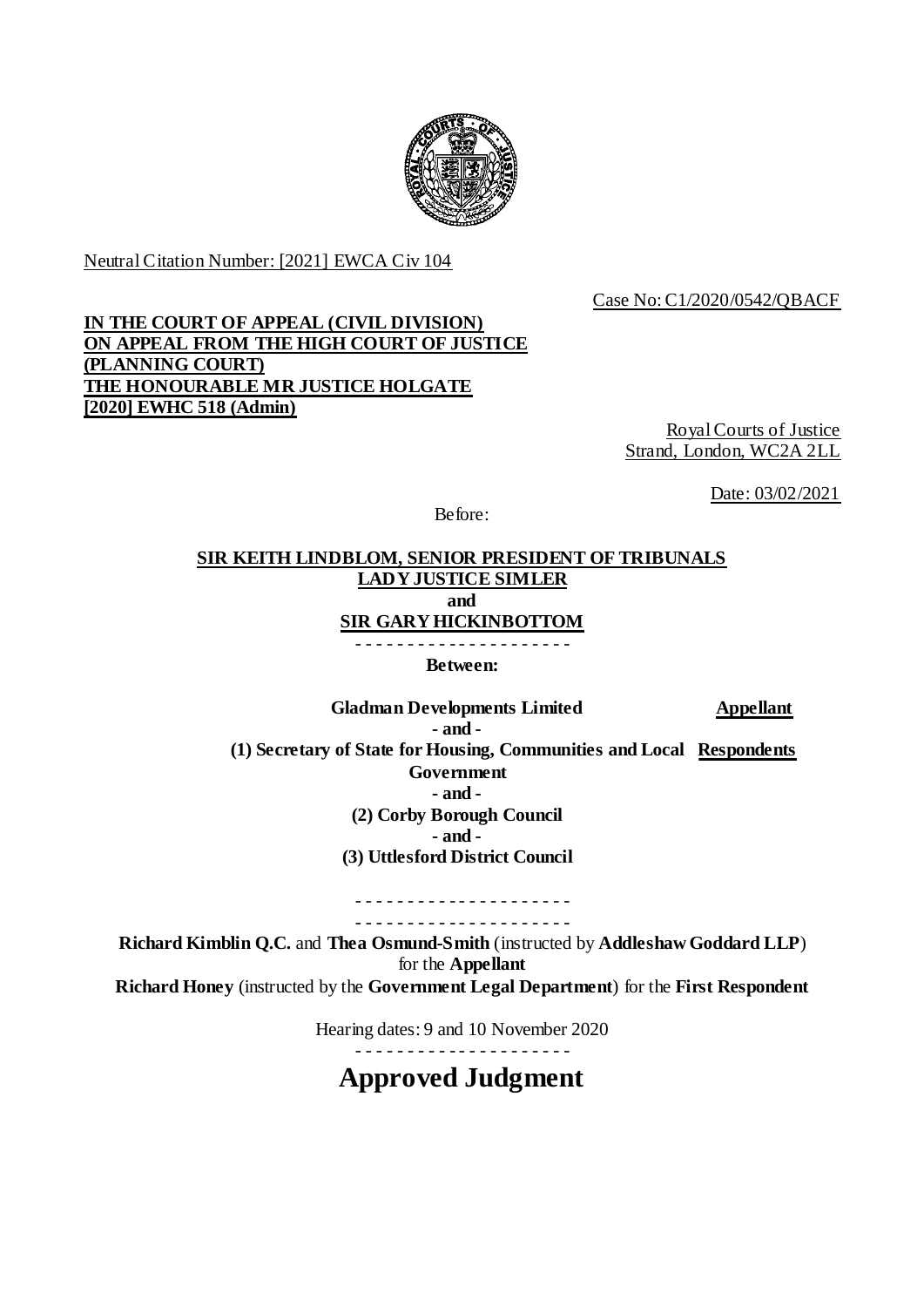### **The Senior President of Tribunals:**

#### *Introduction*

- 1. At the heart of this case is a question of policy interpretation. Such questions have become familiar work for the Planning Court, and this court too, since the publication of the National Planning Policy Framework ("the NPPF") in March 2012. This case concerns the policy for the "presumption in favour of sustainable development" in paragraph 11 of the revised versions of the NPPF published in July 2018 and February 2019 – as have two other recent appeals to this court (*Monkhill Ltd. v Secretary of State for Housing, Communities and Local Government* [2021] EWCA Civ 74, and *Paul Newman New Homes Ltd. v Secretary of State for Housing, Communities and Local Government* [2021] EWCA Civ 15). The original version of the policy, in somewhat different terms, had itself been considered in several appeals, including, in the Supreme Court, *Hopkins Homes Ltd. v Secretary of State for Housing, Communities and Local Government* [2017] 1 W.L.R. 1865, and in this court, *Barwood Strategic Land II LLP v East Staffordshire Borough Council* [2018] P.T.S.R. 88, and *Hallam Land Management Ltd. v Secretary of State for Communities and Local Government* [2018] EWCA Civ 1808.
- 2. Permission to apply for planning statutory review, under section 288 of the Town and Country Planning Act 1990, was granted by Lewison L.J. on 22 May 2020. The appellant, Gladman Developments Ltd., had appealed against the order of Holgate J., dated 6 March 2020, refusing permission to apply for planning statutory review of the decisions of inspectors appointed by the first respondent, the Secretary of State for Housing, Communities and Local Government, each dismissing an appeal under section 78 of the 1990 Act against a local planning authority's refusal of planning permission for housing development. One of the challenges was to a decision dismissing an appeal against the refusal of planning permission by the second respondent, Corby Borough Council, for a development of up to 129 dwellings on land at Southfield, Gretton. The other was to a decision dismissing an appeal against the refusal of planning permission by the third respondent, Uttlesford District Council, for a development of up to 240 dwellings on land off Station Road, Flitch Green.
- 3. In both section 78 appeals the policy for the so-called "tilted balance" under paragraph 11d)ii of the NPPF applied because, in either case, the local planning authority was unable to demonstrate a five-year supply of deliverable housing sites, so that the policies most important for determining the application were deemed "out-of-date".

### *The issues in the case*

4. The case raises two main issues: first, whether a decision-maker, when applying the "tilted balance" under paragraph 11d)ii, is required not to take into account relevant policies of the development plan; and second, as a connected issue, whether it is necessary for the "tilted balance" and the duty in section 38(6) of the Planning and Compulsory Purchase Act 2004 to be performed as separate and sequential steps in a two-stage approach. There is a further issue: whether the "tilted balance" under paragraph 11d)ii excludes the exercise indicated in paragraph 213 of the NPPF, which requires that policies in plans adopted before its publication should be given due weight, "according to their degree of consistency with [it]".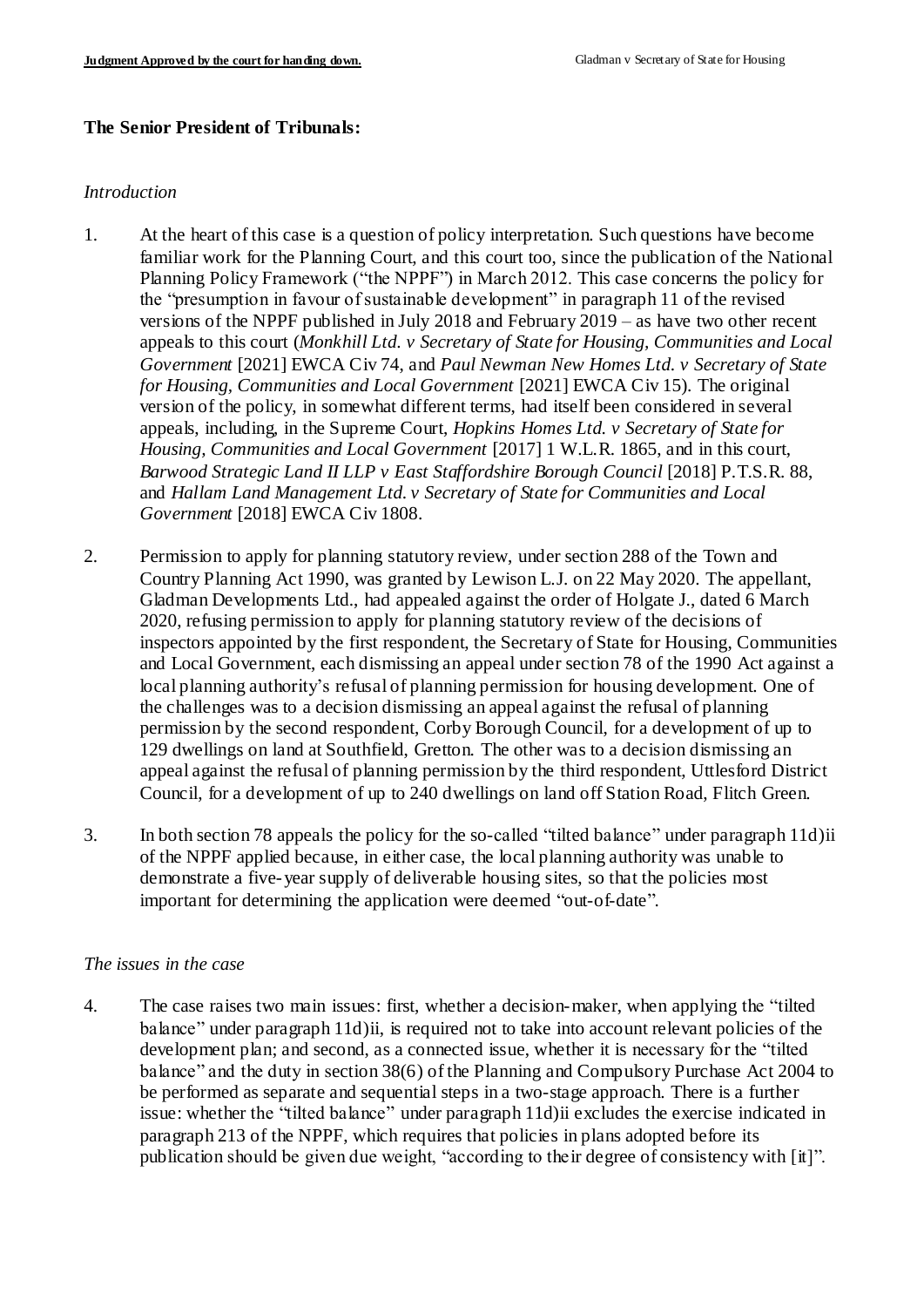*The policy in paragraph 11 of the NPPF*

- 5. In chapter 1, "Introduction", paragraph 2 of the 2019 version of the NPPF acknowledges that "[planning] law requires that applications for planning permission be determined in accordance with the development plan, unless material considerations indicate otherwise<sup>3</sup>", and that "[the NPPF] must be taken into account in preparing the development plan, and is a material consideration in planning decisions". Footnote 3 refers to section 38(6) of the 2004 Act and section 70(2) of the 1990 Act.
- 6. In chapter 2, "Achieving sustainable development", paragraph 7 says that "[the] purpose of the planning system is to contribute to the achievement of sustainable development". Paragraph 10 says this:
	- "10. So that sustainable development is pursued in a positive way, at the heart of the Framework is a presumption in favour of sustainable development (paragraph 11)."
- 7. Paragraph 11, under the heading "The presumption in favour of sustainable development", states:
	- "11. Plans and decisions should apply a presumption in favour of sustainable development.

For plan-making this means that:

- a) plans should positively seek opportunities to meet the development needs of their area, and be sufficiently flexible to adapt to rapid change;
- b) strategic policies should, as a minimum, provide for objectively assessed needs for housing and other uses, as well as any needs that cannot be met within neighbouring areas, unless:
	- i. the application of policies in this Framework that protect areas or assets of particular importance provides a strong reason for restricting the overall scale, type or distribution of development in the plan area<sup>6</sup>; or
	- ii. any adverse impacts of doing so would significantly and demonstrably outweigh the benefits, when assessed against the policies in this Framework taken as a whole.

For decision-taking this means:

- c) approving development proposals that accord with an up-to-date development plan without delay; or
- d) where there are no relevant development plan policies, or the policies which are most important for determining the application are out-of-date<sup>7</sup>, granting permission unless: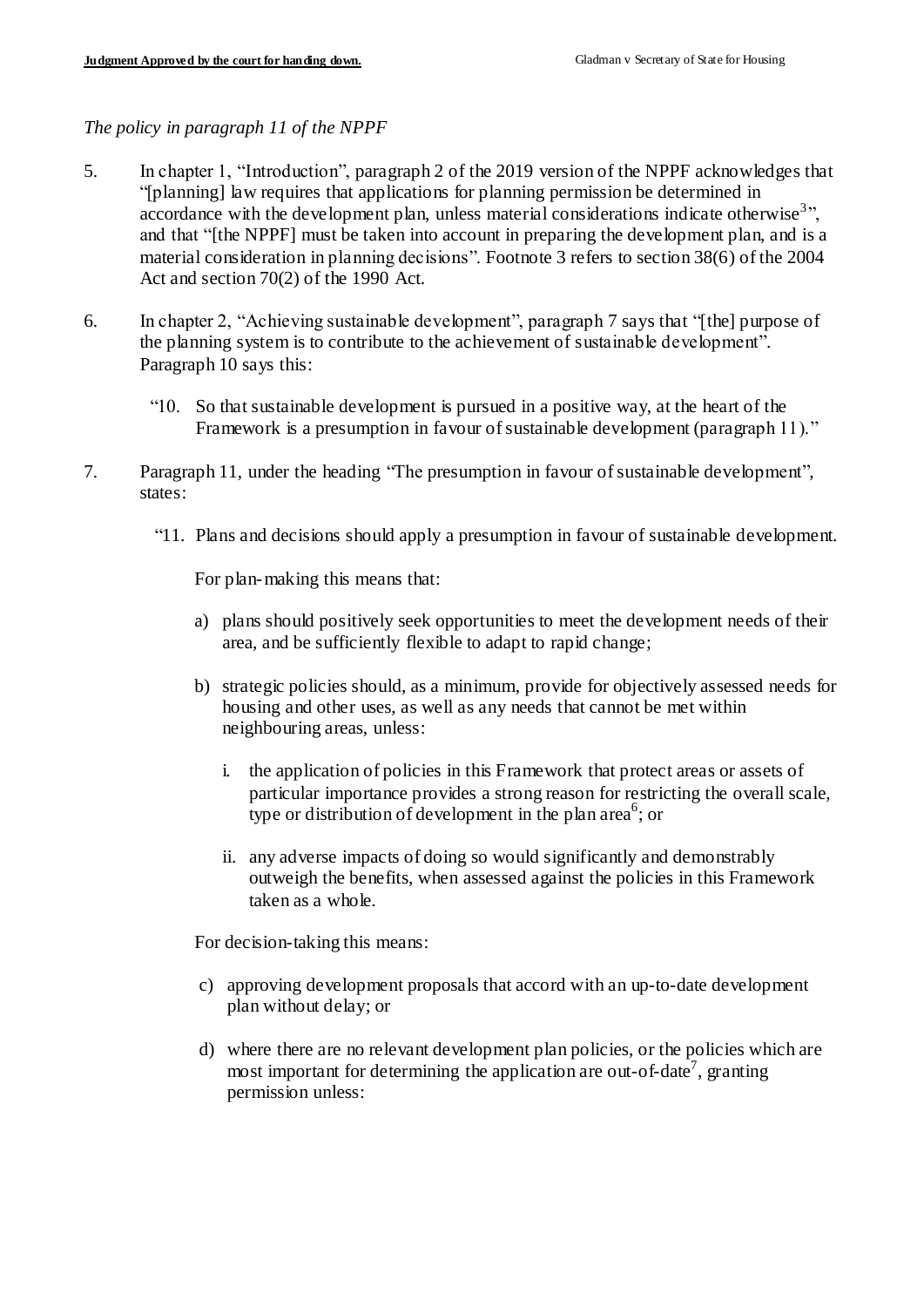- i. the application of policies in this Framework that protect areas or assets of particular importance provides a clear reason for refusing the development  $proposed<sup>6</sup>$ ; or
- ii. any adverse impacts of doing so would significantly and demonstrably outweigh the benefits, when assessed against the policies in this Framework taken as a whole."

#### Footnote 6 states:

<sup>6</sup>The policies referred to are those in this Framework (rather than those in development plans) relating to: habitats sites (and those sites listed in paragraph 176) and/or designated as Sites of Special Scientific Interest; land designated as Green Belt, Local Green Space, an Area of Outstanding Natural Beauty, a National Park (or within the Broads Authority) or defined as Heritage Coast; irreplaceable habitats; designated heritage assets (and other heritage assets of archaeological interest referred to in footnote 63); and areas at risk of flooding or coastal change."

### Footnote 7 states:

<sup>17</sup>This includes, for applications involving the provision of housing, situations where the local planning authority cannot demonstrate a five year supply of deliverable housing sites (with the appropriate buffer, as set out in paragraph 73); or where the Housing Delivery Test indicates that the delivery of housing was substantially below (less than 75% of) the housing requirement over the previous three years. Transitional arrangements for the Housing Delivery Test are set out in Annex 1."

- 8. Paragraph 12 confirms that "[the] presumption in favour of sustainable development does not change the statutory status of the development plan as the starting point for decision making".
- 9. Paragraph 14 says that "[in] situations where the presumption (at paragraph 11d) applies to applications involving the provision of housing, the adverse impact of allowing development that conflicts with the neighbourhood plan is likely to significantly and demonstrably outweigh the benefits, provided all of the following apply". Four considerations are then set out, including "b) the neighbourhood plan contains policies and allocations to meet its identified housing requirement" and "c) the local planning authority has at least a three year supply of deliverable housing sites …".
- 10. In Annex 1 to the NPPF, "Implementation", paragraph 213 states:
	- "213. … [Existing] policies should not be considered out-of-date simply because they were adopted or made prior to the publication of this Framework. Due weight should be given to them, according to their degree of consistency with this Framework (the closer the policies in the plan to the policies in the Framework, the greater the weight that may be given)."
- 11. In paragraph 14 of the NPPF published in 2012 the policy for the "presumption in favour of sustainable development", as it related to "decision-taking", was in these terms: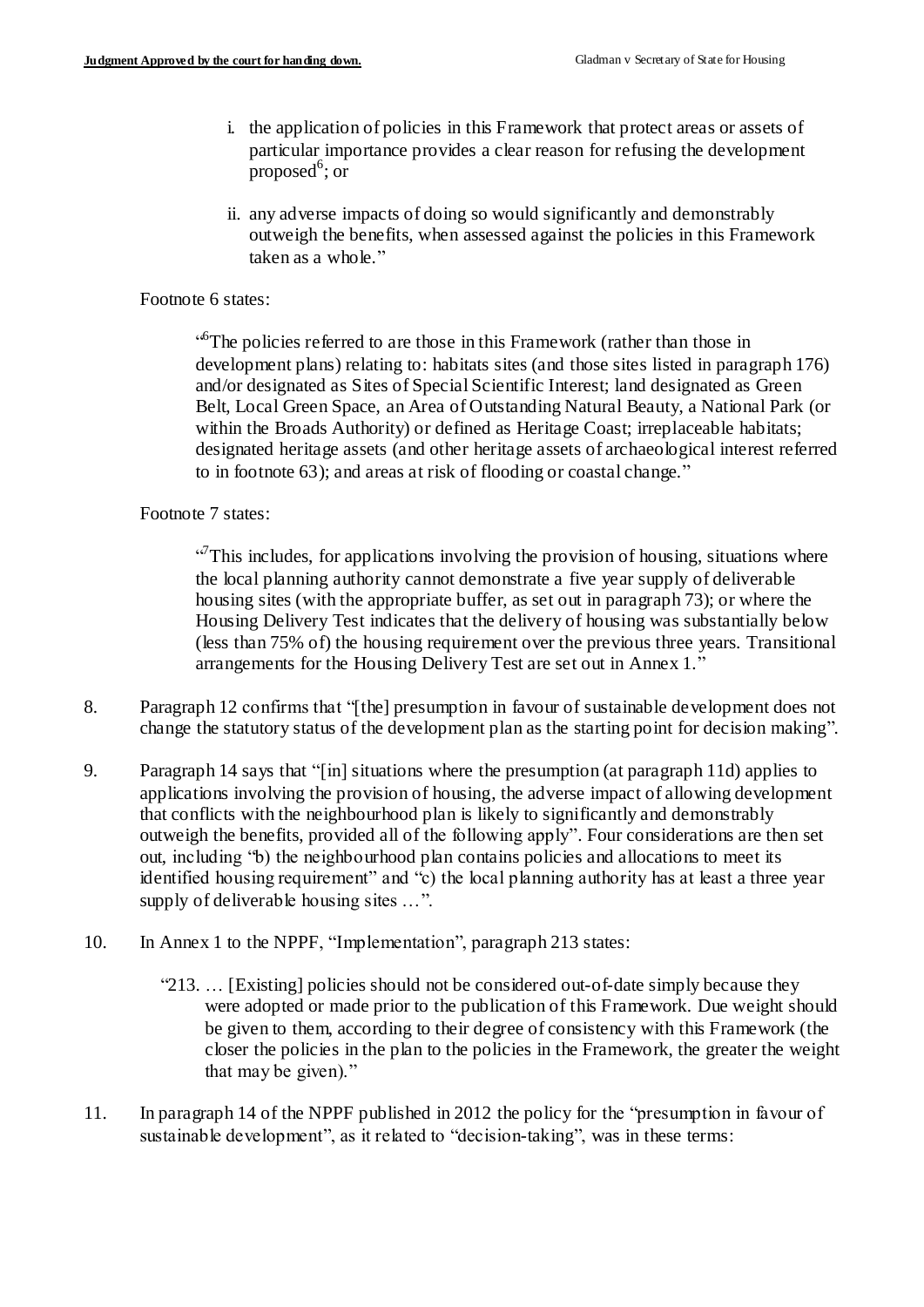$"14$ ...

For decision-taking this means:

- approving development proposals that accord with the development plan without delay; and
- where the development plan is absent, silent or relevant policies are out-of-date, granting permission unless:
	- any adverse impacts of doing so would significantly and demonstrably outweigh the benefits, when assessed against the policies in this Framework taken as a whole; or
	- specific policies in this Framework indicate development should be restricted.<sup>9</sup>"

Footnote 9 stated:

<sup>3</sup>For example, those policies relating to sites protected under the Birds and Habitats Directives (see paragraph 119) and/or designated as Sites of Special Scientific Interest; land designated as Green Belt, Local Green Space, an Area of Outstanding Natural Beauty, Heritage Coast or within a National Park (or the Broads Authority); designated heritage assets; and locations at risk of flooding or coastal erosion."

12. The Government's consultation document containing its proposals on the draft revised text of the NPPF, issued in March 2018, said the draft had "incorporated … the effect of caselaw on the interpretation of planning policy since 2012". Introducing the revised policy for the "presumption in favour of sustainable development" in paragraph 11, it said that "[the] current Framework includes examples of policies which provide a specific reason for restricting development", and that this was "proposed to be changed to a defined list, which is set out at footnote 7 …", adding that "[this] approach does not preclude other policies being used to limit development where the presumption applies, if the adverse impacts of granting permission would significantly and demonstrably outweigh the benefits".

#### *The section 78 appeal decision in the Gretton case*

- 13. The inspector in the Gretton appeal identified two main issues: first, "[whether] the proposed development would be appropriately located ..."; and second, "[whether] the [borough] council] can demonstrate a 5-year supply of deliverable housing sites" (paragraph 5 of the decision letter).
- 14. On the first main issue, under the heading "Development Plan Strategy", the inspector found the proposal in conflict with Policy 11 of the North Northamptonshire Joint Core Strategy. The site had not been identified in a local plan or a neighbourhood plan (paragraph 6). It lay in the countryside "outside of any settlement". The proposal was contrary to the spatial strategy seeking to concentrate growth in Corby, which, in Policy 29, envisaged "only 120 dwellings proposed in the rural areas as a whole" (paragraph 7). In a section headed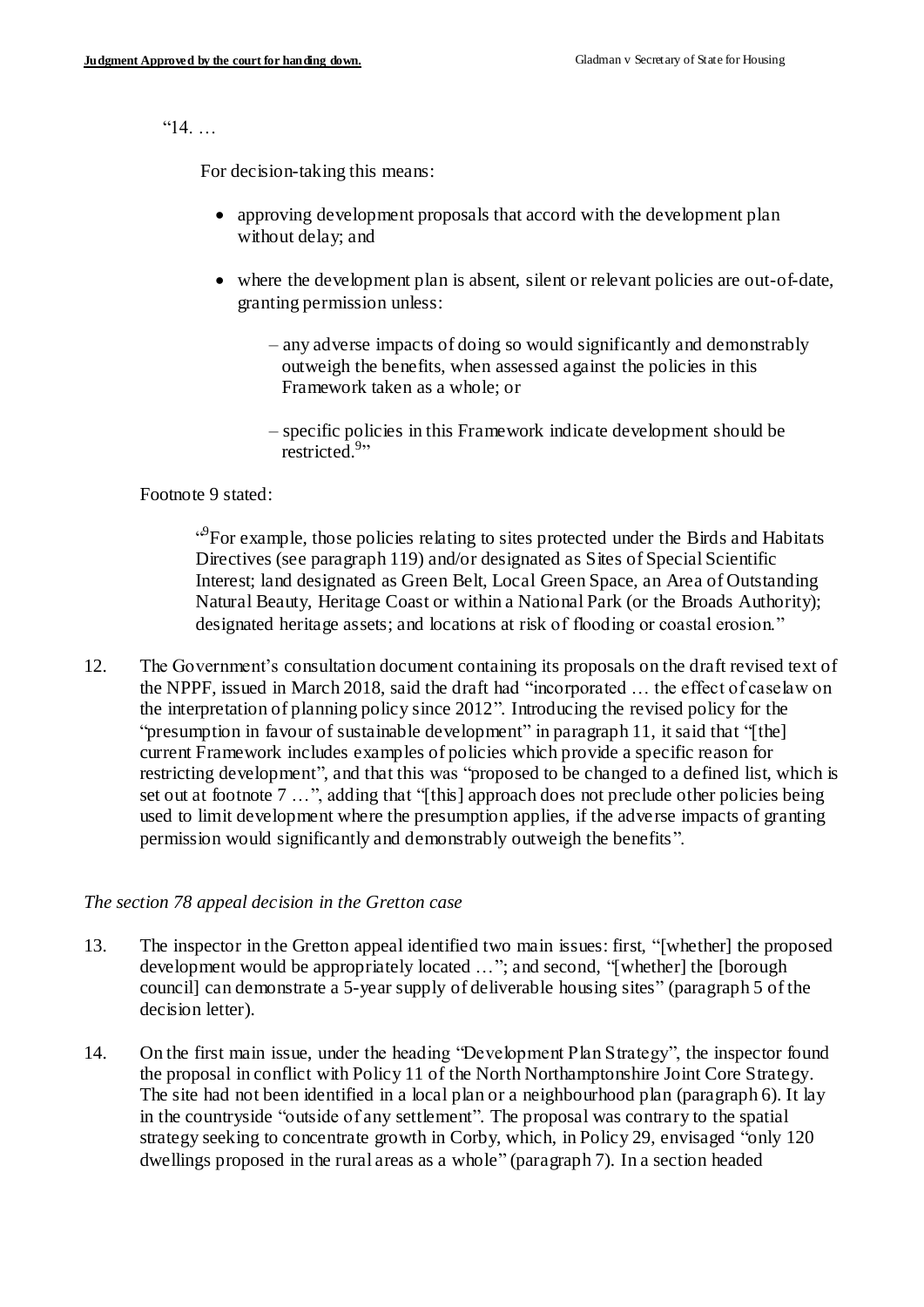"Accessibility", the inspector said this was "not a location which is, or is likely to be, adequately served by sustainable transport modes for the scale of development proposed …". In his view, "[the] number of ... trips generated from 120 such dwellings would be substantial", and "would result in environmental harm from greenhouse gas emissions …" (paragraph 18). Under the heading "Appropriately located?", he found there would be "harm to the character and appearance of the area" (paragraph 30). He said "[these] issues are central planks to realizing the over-arching spatial vision of sustainable development which the plan as a whole is seeking to deliver" (paragraph 31).

- 15. On the second main issue, under the heading "Conclusion on 5 year housing land supply", he concluded that the supply of housing land in the borough council's area was "somewhere between" 4.6 and 4.8 years (paragraph 42).
- 16. In the final section of the decision letter, headed "Planning balance and overall conclusion", the inspector found the proposal conflicted with the development plan "read as a whole", and it was "therefore necessary to consider whether there [were] material considerations [indicating] that permission should be granted …". The NPPF was, he said, "a significant material consideration and as the Council has not demonstrated in this appeal that they have a 5 year housing land supply, the policies which are the most important for determining this appeal are out-of-date", and "[consequently], paragraph  $11(d)(ii)$  requires that permission be granted unless any adverse impacts would significantly and demonstrably outweigh the benefits when assessed [against] the policies in the Framework, taken as a whole" (paragraph 46).
- 17. Having determined the weight to be given to the benefits of the development as "moderate" (in paragraphs 47 to 51), he concluded (in paragraphs 52 to 56):
	- "52. Set against these benefits the appeal scheme would be situated beyond the settlement boundary of Gretton and in the countryside. It would conflict with the development plan's overarching locational strategy, perpetuate unsustainable travel from a relatively poorly served and inaccessible village and would cause harm to the character and appearance of the area. Having regard to the lack of a 5 year housing land supply in the borough the weight to be afforded to this conflict is necessarily reduced. However, having regard to established caselaw, the shortfall in supply is not significant and the Council are, despite a number of setbacks, delays and matters outside of their control actively working and progressing towards its delivery, including a Neighbourhood Plan for Gretton.
	- 53. The appellant contends that the [joint core strategy] is also out-of-date because of its reliance on projections for West Corby in the housing land supply and that the strategy is not being delivered as envisaged. However, this does not take matters any further because the [sustainable urban extension to Corby] provides housing so there is no reason why it should be discounted from the supply figure. I have also preferred the appellant's assessment of housing supply and the acid test of weight to a policy and any conflicts in such circumstances is the degree of consistency with the Framework. The policies before me are consistent with the Framework for the reasons given by the examining Inspector only 3 years ago and this position has not been altered by the changes to the Framework in 2019.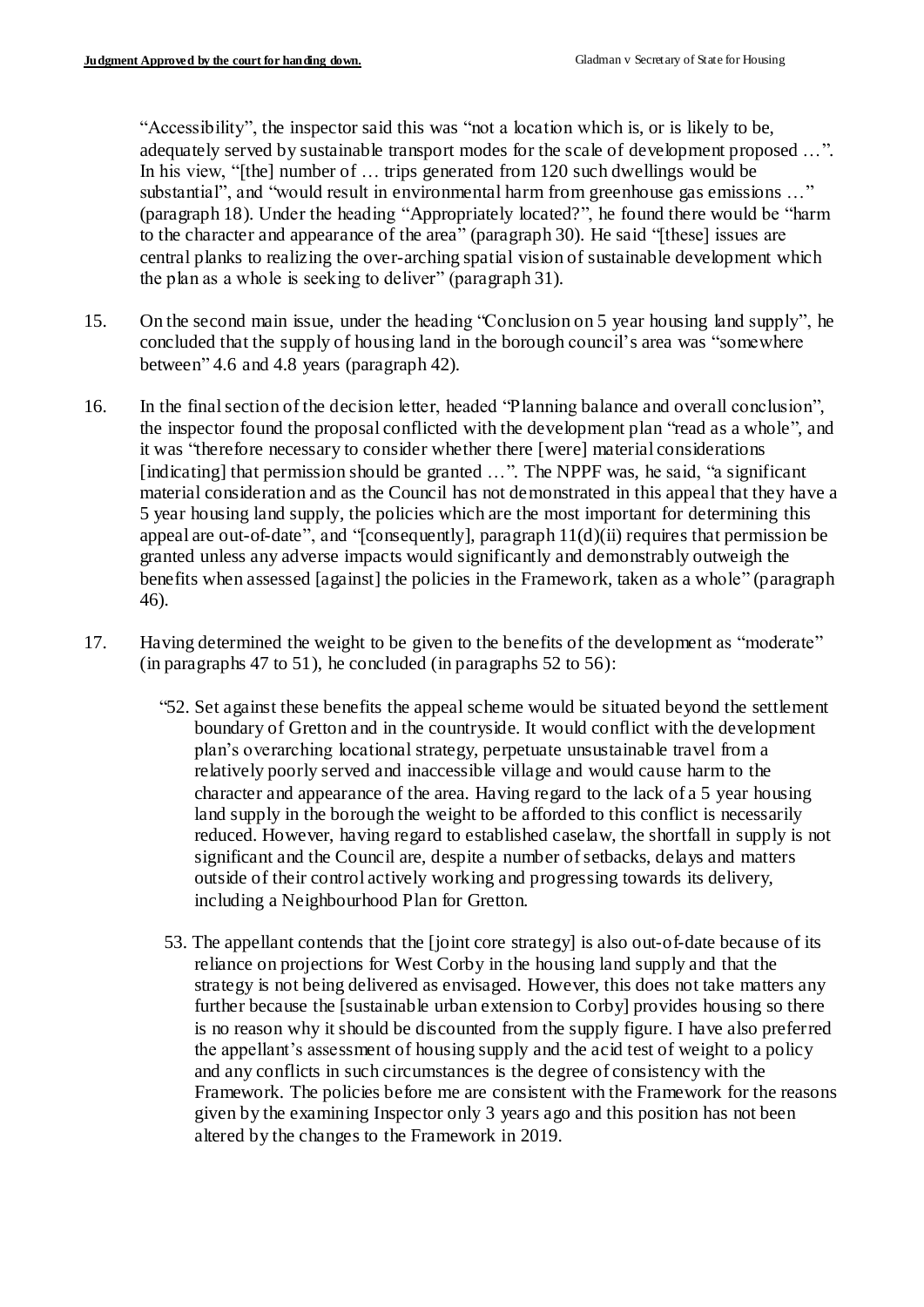- 54. The policies ultimately seek to promote a plan-led approach to site selection and none of the relevant policies or the strategy support ad-hoc developments on unallocated sites outside of settlement boundaries of anything like the scale proposed. The figure of 120 for the rural areas is a minimum but the degree to which it has already been exceeded is likely, in my judgement, to lead towards a distortion of the plan-led strategy. A distortion that would be exacerbated by the appeal proposal which would result in a more dispersed and unsustainable pattern of growth.
- 55. Drawing my conclusions together, the need to boost the supply of housing is not the be all and end all. Although there are clearly a number of benefits that weigh in favour of the proposal, at this point the adverse impacts of granting permission would significantly and demonstrably outweigh the benefits, when assessed against the policies in the Framework, taken as a whole. As such the proposal would not be the sustainable development for which Paragraph 11 of the Framework indicates a presumption in favour.
- 56. For the reasons given above, the proposal would conflict with the development plan, when read as a whole. Material considerations, including the Framework do not indicate that a decision should be made other than in accordance with the development plan. Having considered all other matters raised, I therefore conclude the appeal should be dismissed."

### *The section 78 appeal decision in the Flitch Green case*

- 18. The inspector in the Flitch Green appeal noted that the district council could not demonstrate a five-year supply of housing land, and that paragraph 11d) was engaged (paragraph 6 of the decision letter). He identified four main issues in the appeal: first, "the effect [of the proposed development] on the character and appearance of the area"; second, "whether [it] would harm the setting of nearby heritage assets"; third, "the effect on protected species"; and fourth, "whether the policies of the Framework provide a clear reason for refusing the development proposed, or whether any adverse effects of granting planning permission would significantly and demonstrably outweigh the benefits" (paragraph 8).
- 19. On the first main issue, the inspector concluded that the development would have a "significant adverse effect on the character and appearance of the area", and that the proposal was in conflict with Policy S7 of the Uttlesford Local Plan (paragraph 22).
- 20. On the second main issue, he found there would be harm to the significance of the grade I listed Church of the Holy Cross in Felsted, the grade II listed Bourchiers, and the Felsted Conservation Area "through development within their settings" (paragraph 42). Under the policy in paragraph 196 of the NPPF, this was "less than substantial harm". But because the development would adversely affect the setting of listed buildings, the proposal "would conflict with Policy ENV2" of the local plan (paragraph 43).
- 21. On the third main issue, the inspector concluded that the effect of the proposed development on protected species would be acceptable (paragraph 49).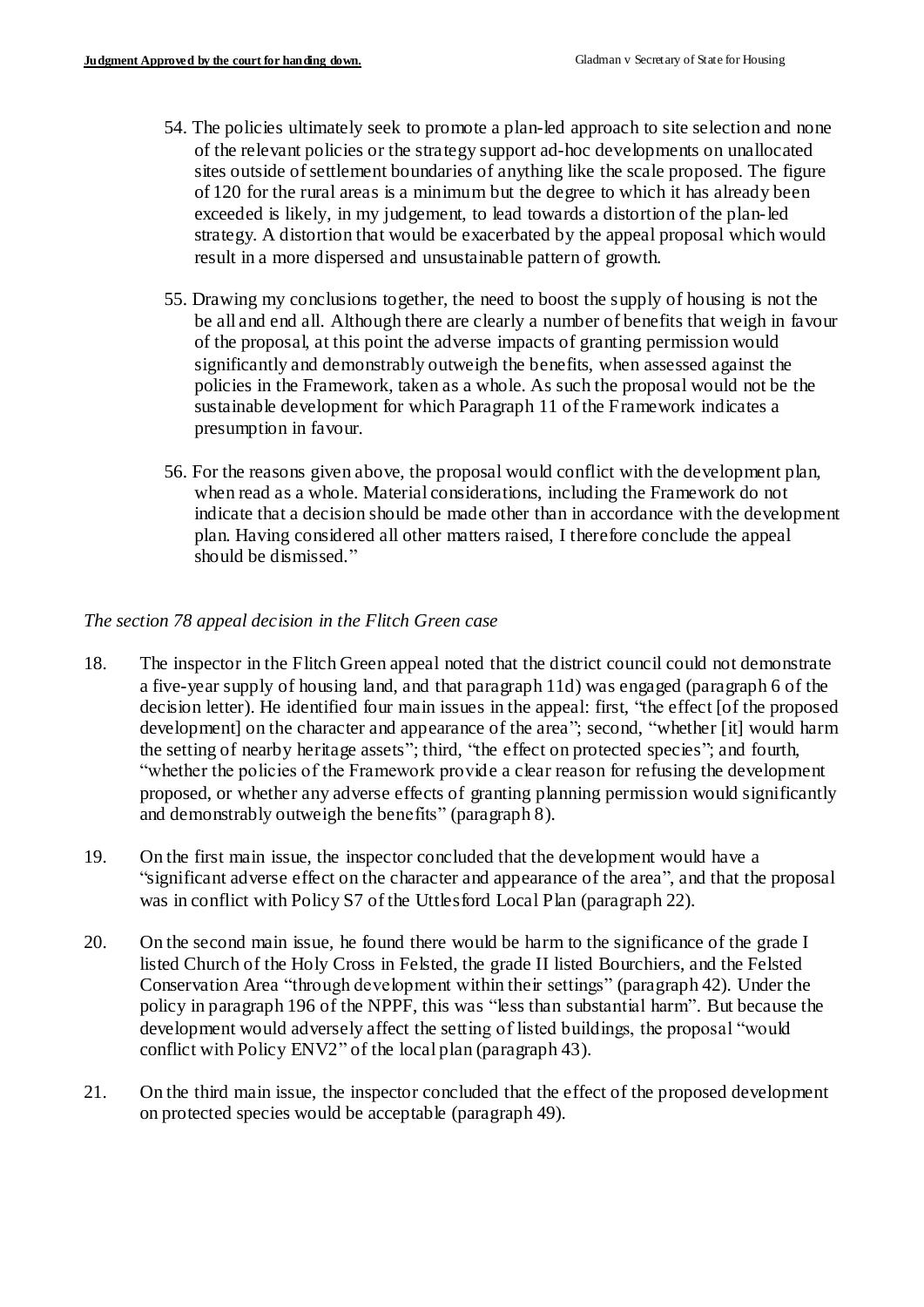- 22. He found the supply of housing land in the district was only 3.29 years, which was a "significant shortfall" (paragraph 50). The provision of up to 96 affordable homes was in accordance with Policy H9 of the local plan, and "significant" (paragraph 56). The development would "boost the supply of homes" (paragraph 57). The "new housing would have significant economic benefits and substantial social benefits" (paragraph 58).
- 23. On the fourth main issue, under the heading "Planning Balance and Conclusions", the inspector gave "substantial weight" to the "significant adverse effect" the development would cause to the character and appearance of the area, and also to the "harm" it would cause to the significance of three designated heritage assets (paragraph 63). He gave "substantial weight" to the economic and social benefits of the proposed new housing, and "limited weight to the benefits for sustainable travel" through the provision of off-site routes (paragraph 64).
- 24. In his view, Policy S7 and Policy ENV2 of the local plan, with which the proposal was in conflict, were the "most important" development plan policies for determining the appeal, and the proposal "[conflicted] with the development plan overall" (paragraph 66). When assessing the weight to give to those two policies, he considered their consistency with the NPPF (paragraphs 67, 70 and 71). Policy S7 was "predicated on settlement boundaries that are out-of-date" and would inevitably "need to be breached to provide sufficient housing land until [the emerging local plan] is adopted with redrawn boundaries". Whether such a breach would be acceptable in any individual case would "depend on the level of harm and whether those adverse impacts would significantly and demonstrably outweigh the particular benefits …" (paragraph 68). Policy S7 was "partly consistent" with the NPPF, and "should be afforded moderate weight" (paragraph 70). In the light of the statutory duty in section 66(1) of the Planning (Listed Buildings and Conservation Areas) Act 1990 and the NPPF's policies on heritage assets, Policy ENV2 should also have "moderate weight" (paragraph 71).
- 25. The inspector then turned to paragraph 11d) of the NPPF (in paragraphs 72 to 74):
	- "72. However, notwithstanding the weight that I give these policies, the most important policies for determining the application are deemed to be out-of-date because the Council cannot demonstrate a five-year supply of deliverable housing sites. In considering the first leg of paragraph 11d) of the Framework, the policies that provide a clear reason for refusing permission include those that relate to designated heritage assets. However, the less than substantial harm to the heritage assets in this case would be outweighed by the substantial weight that I give to the social and economic public benefits derived from up to 240 homes. Therefore, the policies of the Framework in respect of heritage assets would not provide a clear reason for refusing permission.
	- 73. Moving onto the second leg of paragraph 11d), the adverse impacts of the proposed development and the conflict with the development plan that arises from these adverse impacts would significantly and demonstrably outweigh the benefits. Material considerations, including the reduced weight that I give to the most important policies for deciding the appeal, do not indicate that the proposal should be determined other than in accordance with the development plan. Although the development of countryside beyond existing settlement boundaries in Uttlesford is inevitable to meet housing needs in both the short-term and longer-term, the harm in this case would be unacceptable.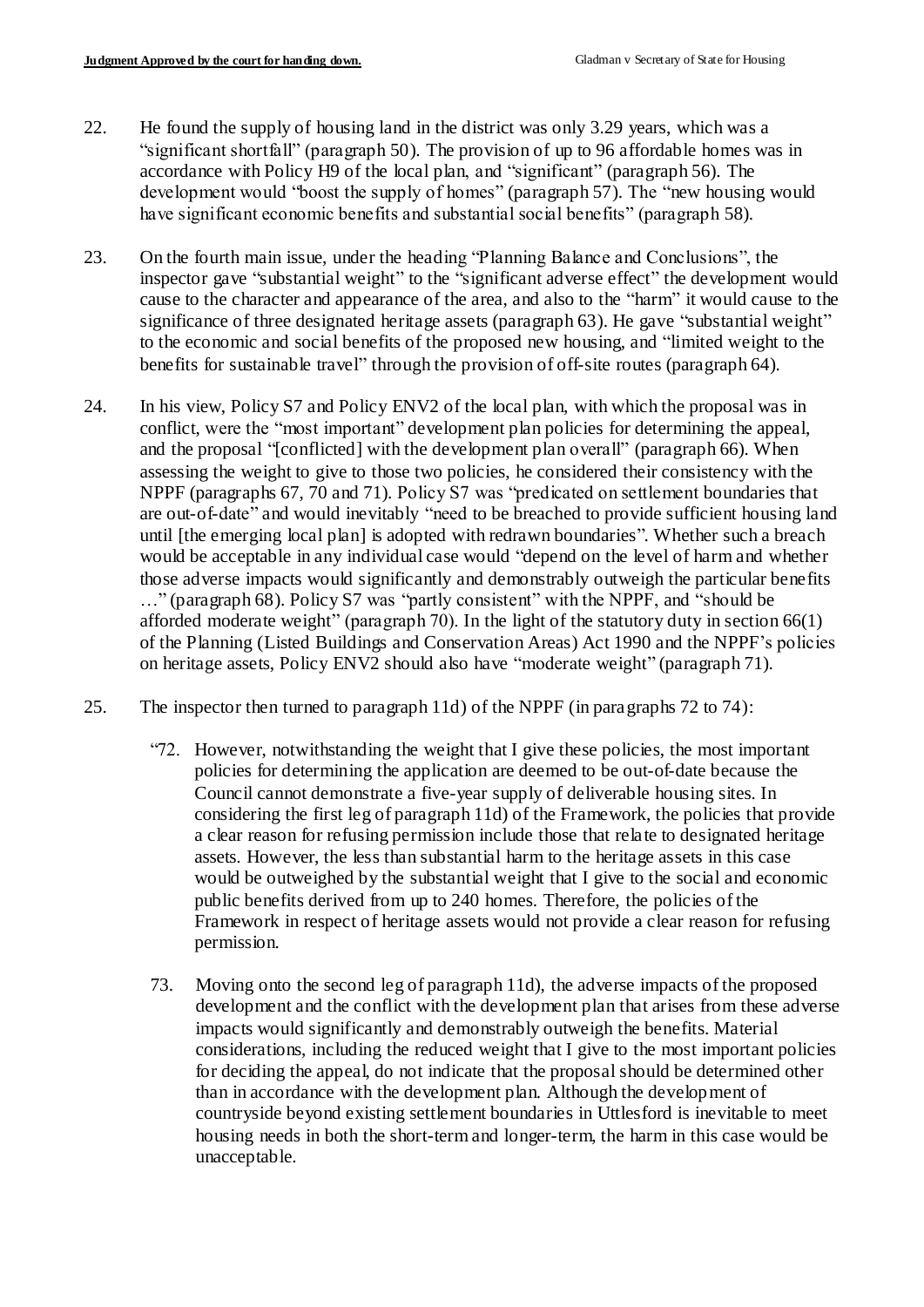74. For the above reasons the proposal would not constitute sustainable development and the appeal should be dismissed."

### *The judgment of Holgate J.*

- 26. Holgate J. concluded that the NPPF "does not exclude development plan policies from the tilted balance; they are relevant considerations" (paragraph 112). This issue "essentially involved the same argument as had previously been rejected by the courts" – by the Supreme Court in *Hopkins Homes Ltd.* (at paragraphs 55 and 56), by the Court of Appeal in *Hallam Land Management Ltd.* (at paragraph 46), and at first instance in *Crane v Secretary of State for Communities and Local Government* [2015] EWHC 425 (Admin) (at paragraphs 57 and 74) and *Woodcock Holdings Ltd. v Secretary of State for Communities and Local Government* [2015] EWHC 1173 (Admin) (at paragraphs 108 to 115). It was "not arguable that the language of [the 2019 version of the NPPF] differs from the 2012 version so as to displace that body of case law in relation to paragraph  $11(d)(ii)$ " (paragraph 128).
- 27. In coming to that conclusion, Holgate J. observed that when the policy in paragraph 11d)ii is "triggered" because a five-year supply of housing land cannot be demonstrated, "the decision-maker will still need to assess the weight to be given to development plan policies, including whether or not they are in substance out-of-date and if so for what reasons". In these circumstances "the NPPF does not prescribe the weight which should be given to development plan policies". The decision-maker "may also take into account, for example, the nature and extent of any housing shortfall, the reasons therefor, and the prospects of that shortfall being reduced (see e.g. [*Crane*])" (paragraph 82).
- 28. In *Crane* (at paragraph 74), the court had "explicitly rejected the contention that development plan policies should be disregarded and only NPPF policies taken into account in the tilted balance assessment required by paragraph 14 of [the original version of the NPPF]", and the same approach was taken in *Woodcock Holdings Ltd.*, at paragraphs 87, 105, and 108 to 115 (paragraph 83). Those passages were approved by the Court of Appeal in *Hallam Land Management Ltd.*, at paragraph 46 (paragraph 84). And this case law was "reinforced by Lord Carnwath's explanation of the operation of paragraph 14 of [the 2012 version of the NPPF] in [*Hopkins Homes Ltd.*, at paragraphs 54 to 56], in which he "agreed with the Court of Appeal that the weight to be given to development [plan] policies *under paragraph 14* (i.e. in the tilted balance) was a matter of judgment for the decision-maker ([paragraphs 55 and 56)])" (paragraph 85). Therefore, "although paragraph 14 required the tilted balance to be "assessed against the policies in this Framework as a whole" without referring explicitly to development plan policies, the courts have made it plain that the weight to be attached to development [plan] policies, whether telling in favour of or against a proposal, was a matter to be assessed in that balance". This was "wholly unsurprising given that paragraph 14 had to be understood in the context of the development plan led system, established by the presumption in [section] 38(6)" (paragraph 86).
- 29. As the judge went on to say, paragraph 11d)ii of the 2019 version of the NPPF repeats the language of paragraph 14 of the 2012 version – "when assessed against the policies in this Framework as a whole" (paragraph 88). Footnote 6 in the 2019 version differs from footnote 9 in the 2012 version, "in that development plan policies are not to be taken into account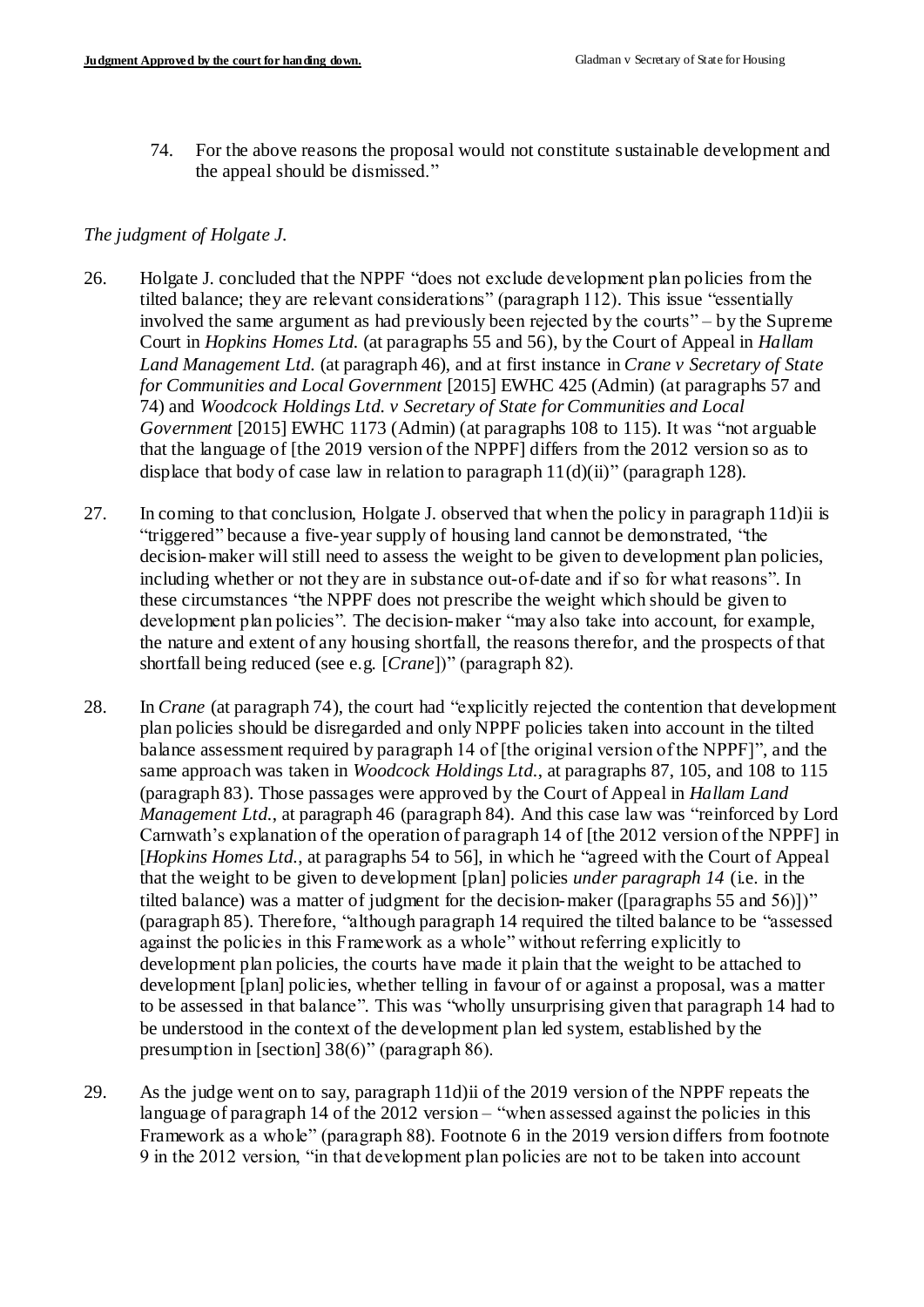under paragraph  $11(d)(i)$ ". But this alteration has been "confined to paragraphs  $11(b)(i)$  and  $11(d)(i)$ , and "does not apply to paragraph  $11(d)(ii)$ " (paragraph 89). Therefore, on the straightforward approach to interpretation laid down by the case law, "paragraph 11(d)(ii) of [the 2019 version of the NPPF] does not require any development plan policies to be excluded from the tilted balance", and "[the] position remains the same as under paragraph 14 of [the 2012 version]" (paragraph 90). This conclusion gained support from paragraph 14 of the 2019 version, which "assumes that development plans, which include neighbourhood plans, are relevant considerations in the tilted balance under paragraph  $11(d)(ii)$ " (paragraph 91).

- 30. The "two stage approach" contended for by Gladman, "would enable some applicants to satisfy the test in paragraph  $11(d)(ii)$  (and gain the benefit of the presumption in favour of sustainable development) without any assessment being made of the weight to be given to relevant development plan policies, even where those policies justifiably attract substantial or full weight" (paragraph 105). There was "no legal justification for the court to prescribe that the tilted balance in paragraph  $11(d)(ii)$  ... and the presumption in [section] 38(6) must be applied in two separate stages in sequence" (paragraph 107). It is "permissible for the decision-maker to assemble all the relevant material and to apply the two balances together or separately" (paragraph 108). This does not involve "any legal error based on so-called double-counting", but the "same factors [being] assessed against two different criteria or tests to see whether both are satisfied", and an "overall judgment" being reached on "all relevant considerations", which "applies both the tilted balance in paragraph  $11(d)(ii)$  and [section] 38(6)" (paragraph 110).
- 31. The judge also rejected the argument that the policy in paragraph 213 of the NPPF was relevant only in the application of section 38(6) of the 2004 Act, and not paragraph 11d)ii. The wording of the policy provided no support for this contention (paragraph 117).

## *Must development plan policies be left out of account when the "tilted balance" under paragraph 11d)ii is applied?*

- 32. The court's approach to the interpretation of planning policy is well established. It does not need to be enlarged or refined here. I would emphasise two basic and well-known principles:
	- (1) Policy is not statute, and ought not to be construed as if it were. As Lord Carnwath observed in *Hopkins Homes Ltd.* (at paragraph 24), not all planning policies lend themselves to a rigorous judicial analysis. Where they do require interpretation, this should be done objectively in accordance with the language used, read in its proper context (see the judgment of Lord Reed in *Tesco Stores Ltd. v Dundee City Council* [2012] P.T.S.R. 983, at paragraphs 19, 21 and 35). A sensible approach should be adopted in seeking the true sense of the policy in question. The courts should not encourage unmeritorious claims based on intricate arguments about the meaning of policy. They should resist the over-complication of concepts that are basically simple (see *East Staffordshire Borough Council*, at paragraph 50).
	- (2) The interpretation of policy is a quite different exercise from judging its lawful application (see *Hopkins Homes Ltd.*, at paragraph 26). Construing policy is, in the end, a task for the court, but the application of policy is for the decision-maker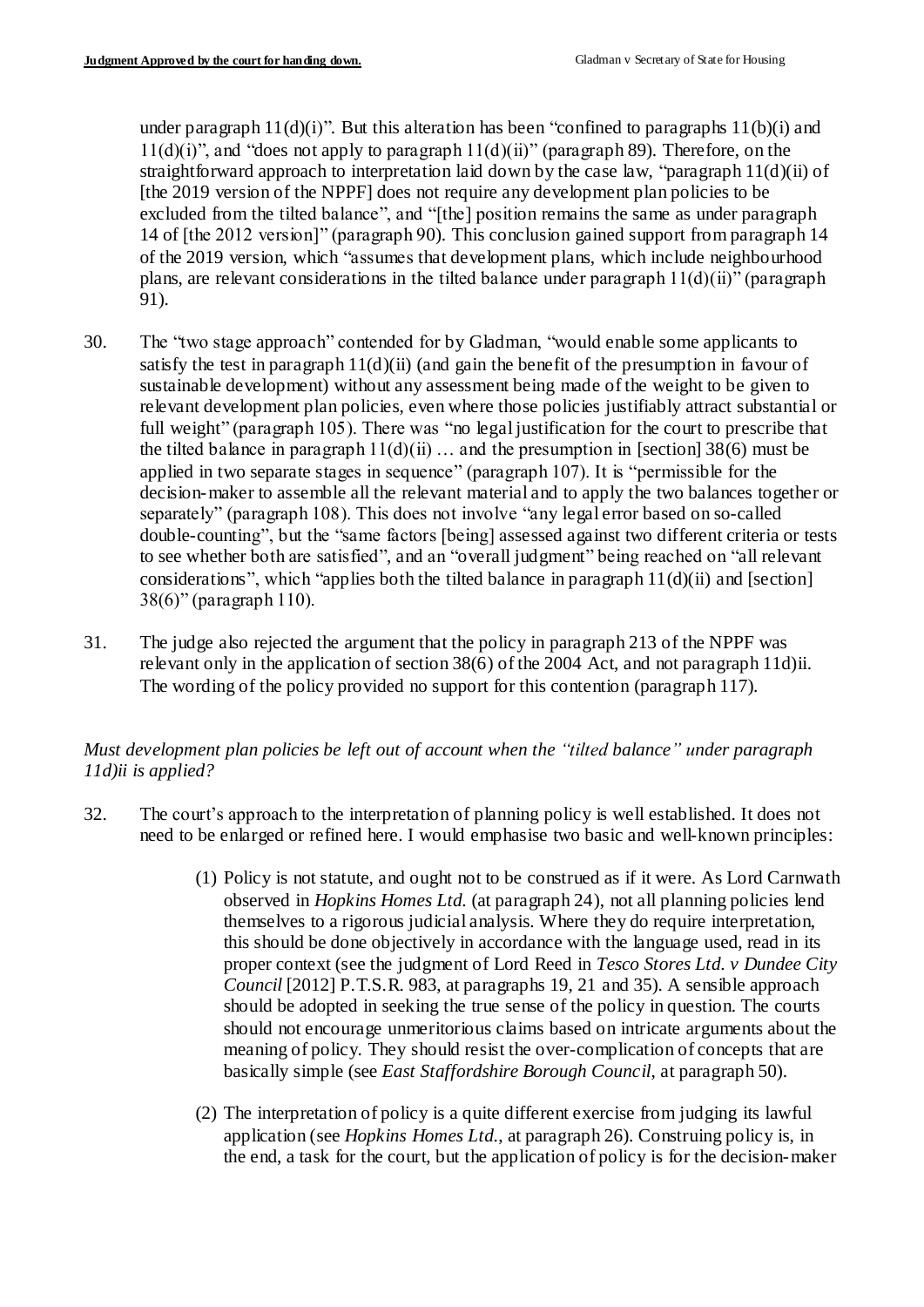and may be challenged only on public law principles, and not on the planning merits (see *East Staffordshire Borough Council*, at paragraph 9). Subject to the limits of rationality, it is for the decision-maker to judge the matters to be taken into account in applying planning policy (see the judgment of Lord Carnwath in *R. (on the application of Samuel Smith Old Brewery (Tadcaster)) v North Yorkshire County Council* [2020] P.T.S.R. 221, at paragraphs 30 to 32, and 39).

- 33. The status of national planning policy within the statutory arrangements for decision-making is also well established. Three points should be kept in mind:
	- (1) The NPPF is one of the "other material considerations" to which the decisionmaker must have regard in performing the statutory duties under section 70(2) of the 1990 Act and section 38(6) of the 2004 Act (see *Hopkins Homes Ltd.*, at paragraphs 21 and 75).
	- (2) The policies in the NPPF are predicated on the primacy of the development plan in the "plan-led" system. It was pointed out by the Supreme Court in *Hopkins Homes Ltd.* (at paragraph 21), and by this court in *East Staffordshire Borough Council* (at paragraph 13), that the NPPF must be interpreted and applied – as it recognises itself – consistently with the statutory scheme, within which it takes its place as a material consideration.
	- (3) The weight to be given to conflict or compliance with the policies of the NPPF is a matter for the decision-maker, and the court will not interfere except on public law grounds (see *St Modwen Developments v Secretary of State for Communities and Local Government* [2018] P.T.S.R. 746, at paragraph 6(3)).
- 34. As I have said, the meaning of NPPF policy for the "presumption in favour of sustainable development" has already been the subject of ample case law. Although the terms of the policy have changed since it was introduced nine years ago in the first version of the NPPF, published in 2012, much of the judicial comment on that original form of the policy remains valid and relevant. Without trying to capture everything, I would take three main points from it:
	- (1) The "presumption in favour of sustainable development", now in paragraph 11 of the 2019 version of the NPPF, is not a statutory presumption. It is a presumption of national planning policy (see *East Staffordshire Borough Council*, at paragraph  $35(1)$ ).
	- (2) The presumption itself is not irrebuttable, and is not automatically decisive of any particular outcome for an application for planning permission. The policy in paragraph 11c) and d) provides guidance on decision-making, under the statutory duties in section 70(2) of the 1990 Act and section 38(6) of the 2004 Act, in specified circumstances. It does not purport to be prescriptive (see *East Staffordshire Borough Council*, at paragraph 35(3)).
	- (3) Beyond the statutory provisions governing the making of planning decisions, the decision-maker is left with a discretion to apply the policy faithfully to its own terms, in a manner appropriate to the circumstances of the case in hand (see the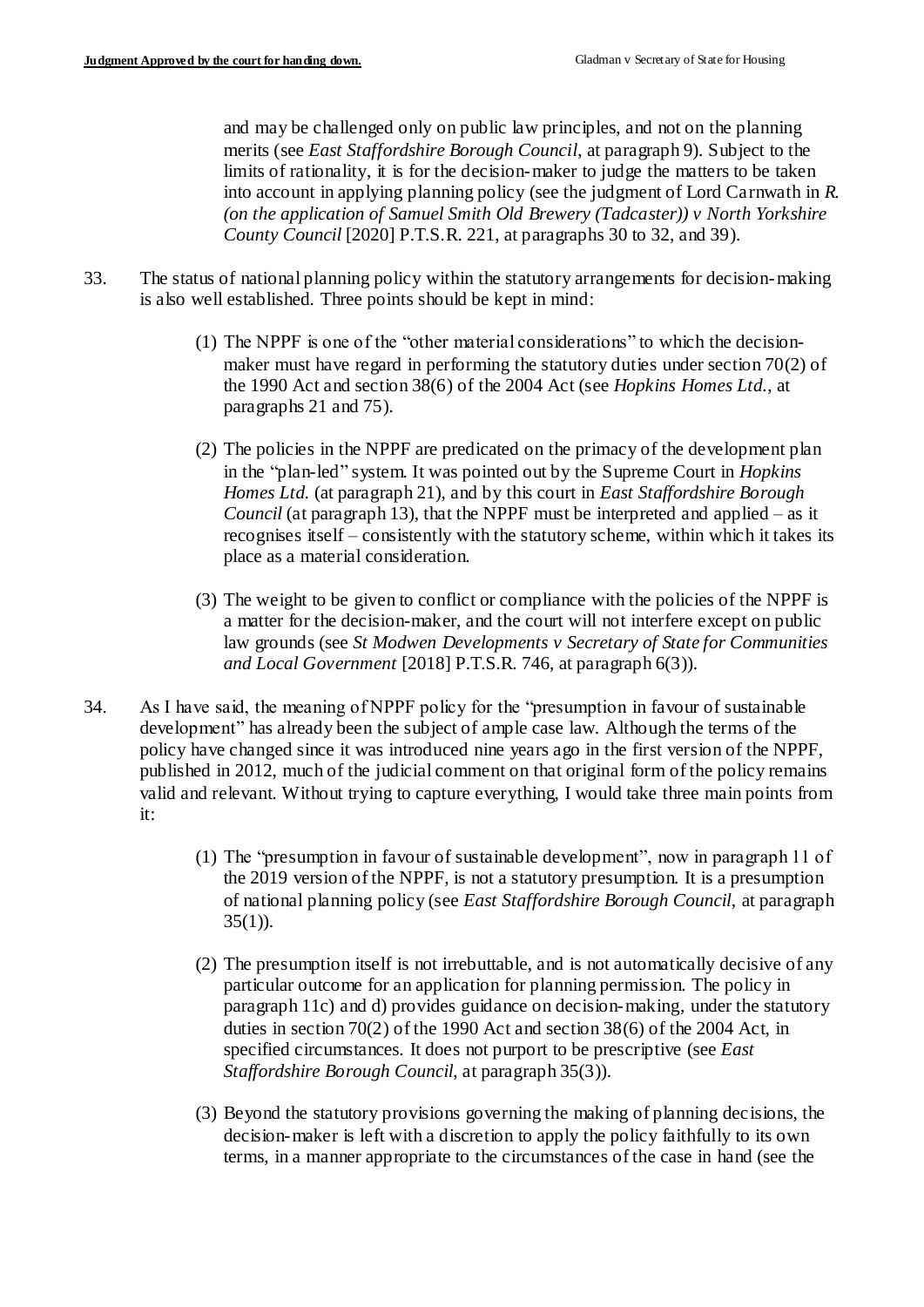speech of Lord Clyde in *City of Edinburgh Council v Secretary of State for Scotland* [1997] 1 W.L.R. 1447 at p.1459D to p.1460D, and *Wynn-Williams v Secretary of State for Communities and Local Government* [2014] EWHC 3374 (Admin), at paragraphs 38 and 39).

- 35. In *Hopkins Homes Ltd.*, Lord Carnwath, with whom the other members of the court agreed, said this about the policy in paragraph 14 of the 2012 version of the NPPF (in paragraph 14):
	- "14. … [Although] the footnote refers in terms only to policies in the Framework itself, it is clear in my view that the list is to be read as including the related development plan policies. Paragraph 14 cannot, and is clearly not intended to, detract from the priority given by statute to the development plan, as emphasised in the preceding paragraphs. Indeed, some of the references only make sense on that basis. …"

and, under the heading "Interpretation of paragraph 14" (in paragraphs 54 to 56):

- "54. … [Since] the primary purpose of paragraph 49 [of the 2012 version of the NPPF] is simply to act as a trigger to the operation of the "tilted balance" under paragraph 14, it is important to understand how that is intended to work in practice. The general effect is reasonably clear. In the absence of relevant or up-to-date development plan policies, the balance is tilted in favour of the grant of permission, except where the benefits are "significantly and demonstrably" outweighed by the adverse effects, or where "specific policies" indicate otherwise. …
- 55. It has to be borne in mind also that paragraph 14 is not concerned solely with housing policy. It needs to work for other forms of development covered by the development plan, for example employment or transport. Thus, for example, there may be a relevant policy for the supply of employment land, but it may become out-of-date, perhaps because of the arrival of a major new source of employment in the area. Whether that is so, and with what consequence, is a matter of planning judgment, unrelated of course to paragraph 49 which deals only with housing supply. This may in turn have an effect on other related policies, for example for transport. The pressure for new land may mean … that other competing policies will need to be given less weight in accordance with the tilted balance. …
- 56. If that is the right reading of paragraph 14 in general, it should also apply to housing policies deemed "out-of-date" under paragraph 49, which must accordingly be read in that light. It also shows why it is not necessary to label other policies as "out-of-date" merely in order to determine the weight to be given to them under paragraph 14. As the Court of Appeal recognised, that will remain a matter of planning judgment for the decision-maker. Restrictive policies in the development plan (specific or not) are relevant, but their weight will need to be judged against the needs for development of different kinds (and housing in particular), subject where applicable to the "tilted balance".
- 36. Where the local planning authority has failed to demonstrate the requisite five-year supply of housing land, said Lord Carnwath, "[the] shortfall is enough to trigger the operation of the second part of paragraph 14 [of the NPPF]", and "[as] the Court of Appeal recognised, it is that paragraph … which provides the substantive advice by reference to which the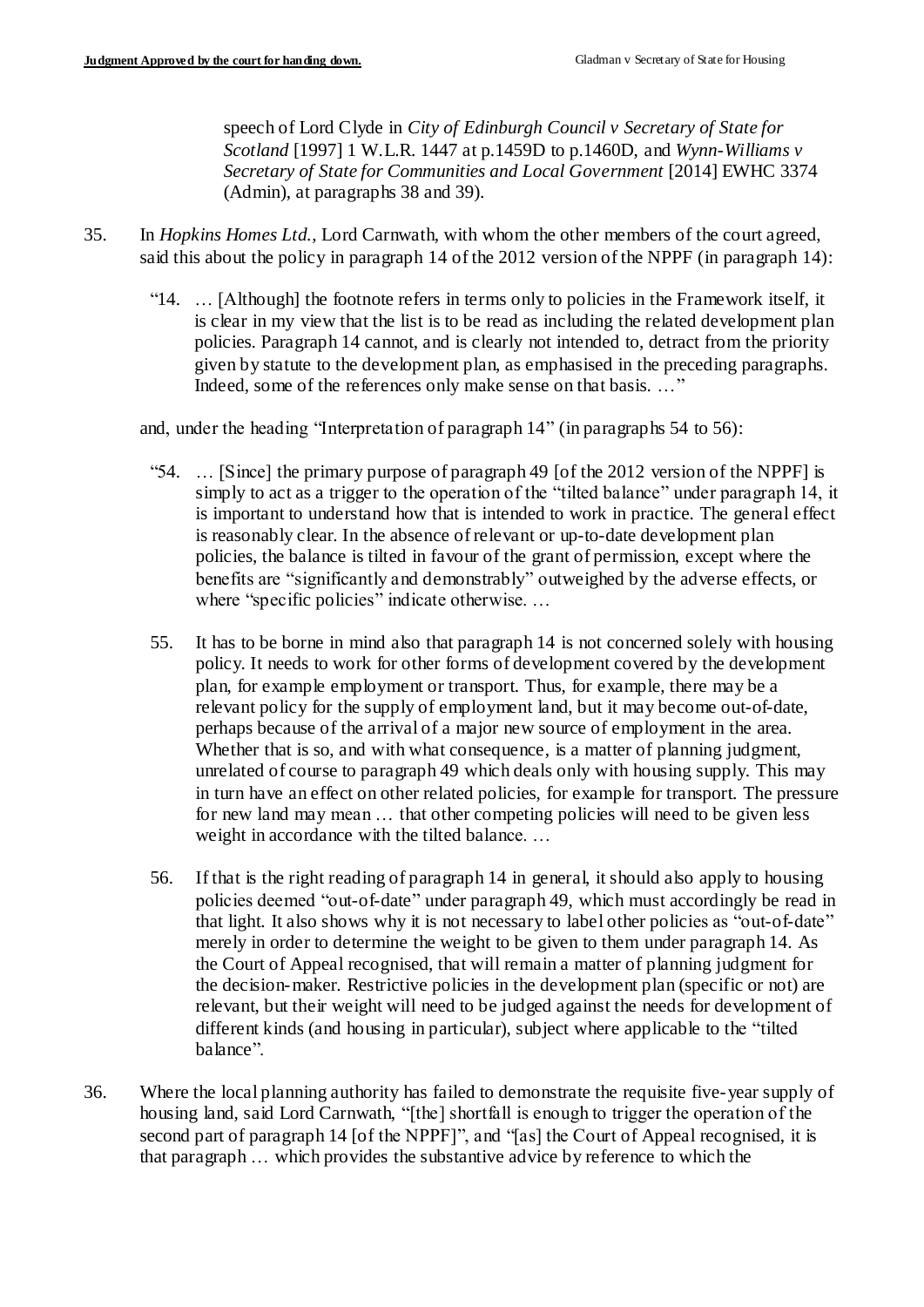development plan policies and other material considerations relevant to the application are expected to be assessed" (paragraph 59). A recently approved Green Belt policy in a local plan is not in those circumstances "out-of-date", but "[the] weight to be given to it alongside other material considerations, within the balance set by paragraph 14, remains a matter for the decision-maker in accordance with ordinary principles" (paragraph 61).

- 37. Lord Gill said in his judgment (at paragraph 85) that the "presumption in favour of sustainable development" could be "displaced on only two grounds both of which involve a planning judgment that is critically dependent on the facts". The second of those two grounds was that "specific policies in the Framework, such as those described in footnote 9 to the paragraph, indicate that development should be restricted". On this ground Lord Gill observed:
	- "85. … From the terms of footnote 9 it is reasonably clear that the reference to "specific policies in the Framework" cannot mean only policies originating in the Framework itself. It must also mean the development plan policies to which the Framework refers. Green Belt policies are an obvious example."
- 38. In *East Staffordshire Borough Council*, in the light of the Supreme Court's decision in *Hopkins Homes Ltd.*, this court placed the "presumption in favour of sustainable" development" in paragraph 14 of the 2012 version of the NPPF in the context of section 38(6) and the "plan-led" system of development control, emphasising (at paragraph 35(3)) that "[when] the section 38(6) duty is lawfully performed, a development which … does not … have the benefit of the "tilted balance" in its favour ... may still merit the grant of planning permission", and that "in a case where a proposal for the development of housing is in conflict with a local plan whose policies for the supply of housing are out of date, the decision-maker is left to judge, in the particular circumstances of the case in hand, how much weight should be given to that conflict". As had been held in *Crane* (at paragraphs 70 to 74), this is necessarily "a matter of planning judgment".
- 39. Similar observations were made by this court in *Hallam Land Management Ltd.* (at paragraphs 44 to 47), again citing the first instance decision in *Crane* and also *Woodcock Holdings Ltd.*. The court accepted (at paragraph 59) that "[in] principle, [the Secretary of State] was entitled to conclude … that in the balancing exercise provided for in paragraph 14 of the NPPF, realistic conclusions could … be reached on the weight to be given to the benefits of the development and its conflict with relevant policies of the local plan".
- 40. In *Crane* the court rejected (at paragraph 74) "the proposition that, in a case where relevant policies for the supply of housing are out of date, the weighing of "any adverse impacts" against the "benefits" under paragraph 14 [of the 2012 version of the NPPF] should proceed … "on the basis that the development plan components have been assessed, put to one side, and the balancing act takes place purely within the text of [the NPPF] as a whole "". The court observed that paragraph 14 of the NPPF did "not say that where "relevant policies" in the development plan are out of date, the plan must therefore be ignored", and did "not prevent a decision-maker from giving as much weight as he judges to be right to a proposal's conflict with the strategy in the plan, or, in the case of a neighbourhood plan, the "vision" ...".
- 41. For Gladman, Mr Richard Kimblin Q.C. repeated the argument that failed in the court below. Both inspectors had erred when conducting the exercise provided for in paragraph 11d)ii – in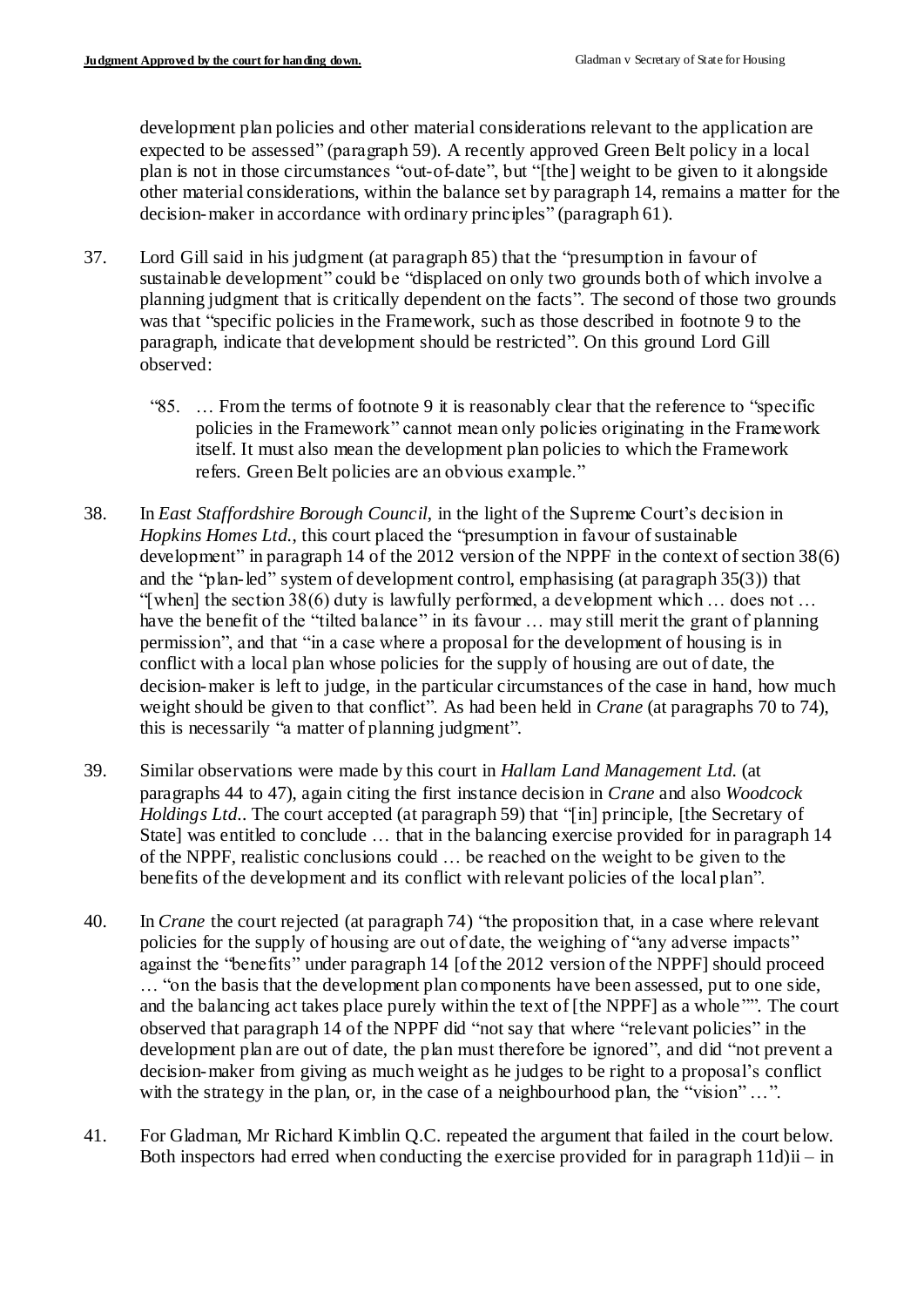the Gretton decision letter at paragraphs 52, 54 and 56, and in the Flitch Green decision letter at paragraph 73 – by taking into account policies of the development plan and the proposals' conflict with those policies. On a straightforward interpretation, without reading any additional words into it, the meaning of the policy is clear. When applying the "tilted balance" under paragraph 11d)ii, the decision-maker has to assess the proposal against the relevant policies of the NPPF. Local plan policies do not come into that exercise. If, in either of these cases, the inspector had applied the paragraph 11d)ii policy correctly, leaving local plan policies out of account, a different conclusion might have emerged on whether the "tilted balance" was engaged, and this in turn might have led to a different outcome under section 38(6). Mr Kimblin confirmed that, in his submission, the same analysis would have applied to the previous policy for the "presumption in favour of sustainable development" in paragraph 14 of the NPPF issued in 2012. Thus Lord Carnwath's observations to the contrary in *Hopkins Homes Ltd.* – "obiter", said Mr Kimblin – were incorrect.

- 42. I cannot accept that argument. In my view, as Mr Richard Honey submitted for the Secretary of State, it is implicit in previous discussion of this question – not only in the Planning Court but also in this court and in the Supreme Court – that decision-makers are not legally bound to disregard policies of the development plan when applying the "tilted balance" under paragraph 11d)ii. The reasoning in the two judgments given in the Supreme Court in *Hopkins Homes Ltd.* did not doubt that development plan policies were potentially relevant to the application of the policy for the "tilted balance" in paragraph 14 of the NPPF issued in 2012. Both Lord Carnwath and Lord Gill appear to have accepted that the exercise of assessing a proposal's compliance, or otherwise, with the "policies in this Framework" could properly embrace consideration of related policies in the development plan, and sometimes this would make good sense because of the relationship between the two.
- 43. That the Supreme Court in *Hopkins Homes Ltd.* accepted, in principle, the appropriateness of assessing the weight that development plan policies should have in the "tilted balance" itself, within the overall performance of the section 38(6) duty, is evident in the conclusions of Lord Carnwath in paragraphs 56 and 61 of his judgment and Lord Gill's in paragraph 85 of his. This was recognised as a legitimate part of the decision-making process. The relevant conclusions in the judgments in this court are to the same effect (see *East Staffordshire Borough Council* at paragraph 22(2) and (4), and *Hallam Land Management Ltd.*, at paragraphs 45 and 59). As Mr Honey submitted, it is inherent in the reasoning in these decisions of the Supreme Court and the Court of Appeal that, in practice, the performance of the statutory duty under section 38(6) and the performance of the exercise entailed in the NPPF policy for the "tilted balance" may be inter-related, and that, under the provision now in paragraph 11d)ii, conflict or compliance with development plan policies can bear on the assessment required by the NPPF policy itself. As was recognised by Holgate J. (in paragraph 86 of his judgment), the case law has been consistent on this point, at least since the first instance decision in *Crane*.
- 44. Those decisions of the court relate to the previous formulation of the policy, in paragraph 14 of the 2012 version of the NPPF. But there is no reason to think that a different analysis should apply to the revised policy, which, in its material drafting, is no different from the original. The phrase "when assessed against the policies in this Framework taken as a whole", which appeared in the original version within the first limb of paragraph 14, is repeated in the present version – though now in the second limb, paragraph 11d)ii, the order having been reversed.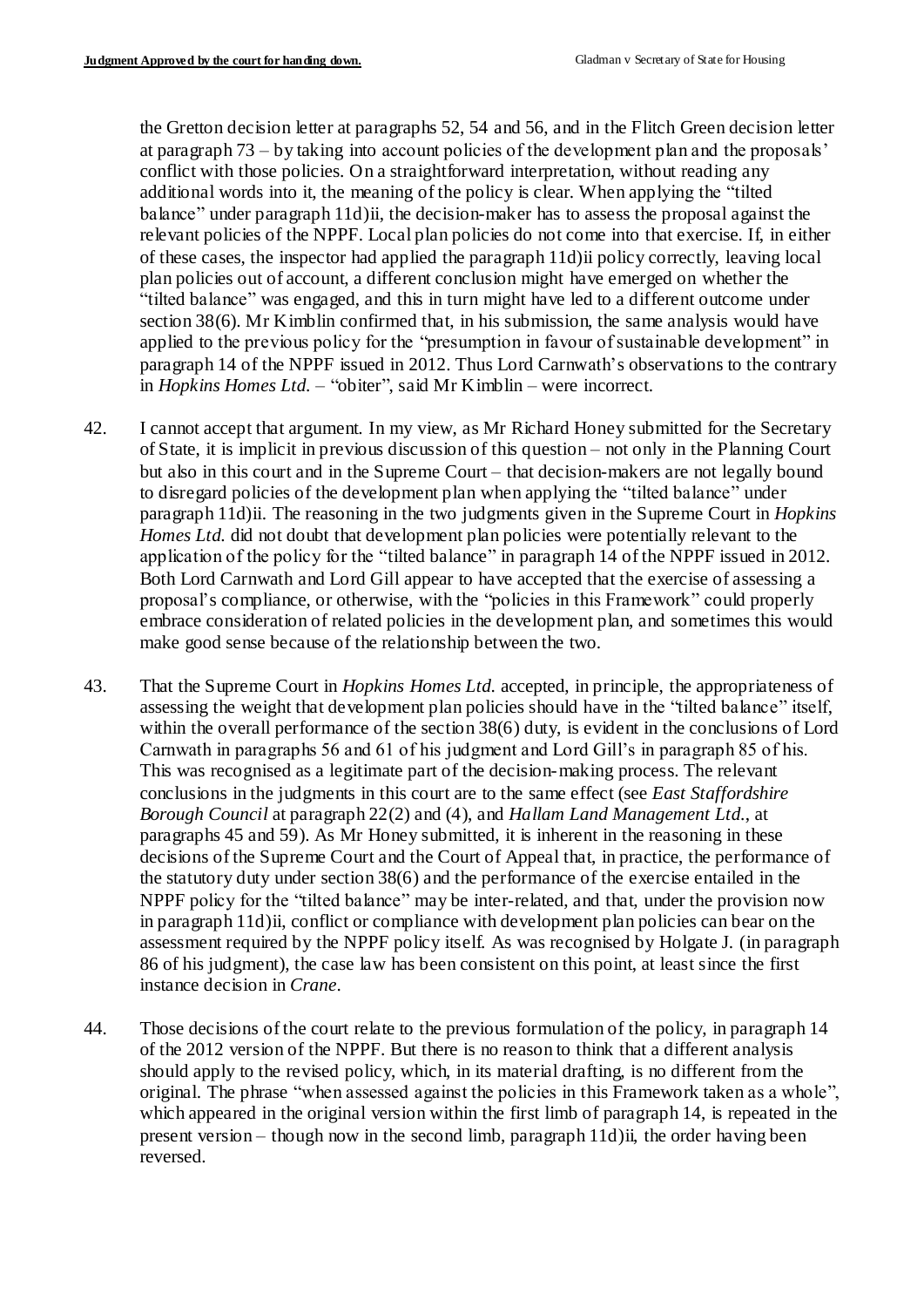- 45. Like the equivalent provision in the original version, paragraph 11d)ii is not qualified by the clarificatory footnote attached to the other limb – now footnote 6, then footnote 9. In the context of decision-making, that footnote applies, and only applies, to paragraph 11d)i, which contains a different concept, namely that "the application of policies in this Framework that protect areas or assets of particular importance provides a clear reason for refusing the development proposed" – a change from paragraph 14 of the NPPF as originally published.
- 46. The reference to "the policies in this Framework taken as a whole" in paragraph 11d)ii is not, therefore, subject to the specific exclusion of development plan policies that was inserted into footnote 6 in its opening words: "[the] policies referred to are those in this Framework (rather than those in development plans) …" (my emphasis). That parenthesis – "rather than those in development plans" – in a footnote attached only to paragraph 11d)i and paragraph 11b)i was evidently a deliberate adjustment to the policy in the light of the Supreme Court's decision in *Hopkins Homes Ltd.*. As Mr Honey submitted, the absence of such a change for the provision now in paragraph 11d)ii is significant. For the purposes of that provision, what Lord Carnwath and Lord Gill said about the concept of "policies in this Framework" is unaffected. Holgate J. came to the same conclusion (in paragraph 89 of his judgment). I should add that in my view the passages to which I have referred in the judgments in *Hopkins Homes Ltd.* are not, as Mr Kimblin suggested, "obiter". They are essential to the reasoning on which the Supreme Court's decision in that appeal was founded, and thus binding on us.
- 47. Leaving the previous cases to one side, I would in any event interpret paragraph 11d)ii, in accordance with the principles I have mentioned, as not excluding the taking into account and weighing of development plan policies in the "tilted balance". I agree with Holgate J.'s analysis and conclusions to the same effect.
- 48. In paragraph 11 two main currents running through the NPPF converge: the Government's commitment to the "plan-led" system and its support for "sustainable development". The former makes its appearance in paragraph 2, which acknowledges the primacy of the development plan in the making of planning decisions. The latter emerges in chapter 2, where paragraph 11 contains the "presumption in favour of sustainable development", but paragraph 12 states the obvious but important point that the presumption "does not change the statutory status of the development plan as the starting point for decision making". As I have said, the policy in paragraph 11 does not displace or modify the decision-maker's statutory responsibilities. Nor could it – because it is policy, not statute. It functions within the statutory arrangements for planning decision-making, not outside them.
- 49. The provisions on "decision-taking" in the second part of paragraph 11 set out a policy to guide decision-makers on the performance of their statutory responsibilities under section 70(2) of the 1990 Act and section 38(6) of the 2004 Act, in the specific circumstances to which they relate. Those circumstances are, first, where "development proposals … accord with an up-to-date development plan" (paragraph 11c)), and secondly, "where there are no relevant development plan policies, or the policies which are most important for determining the application are out-of-date" (paragraph 11d)). The two limbs of paragraph 11d), connected by the word "or", are disjunctive. They describe two different situations in which the "presumption in favour of sustainable development" will be disapplied. The first limb, in paragraph 11d)i, is limited to the application of a small number of particular policies, namely "policies in this Framework that protect areas or assets of particular importance", and those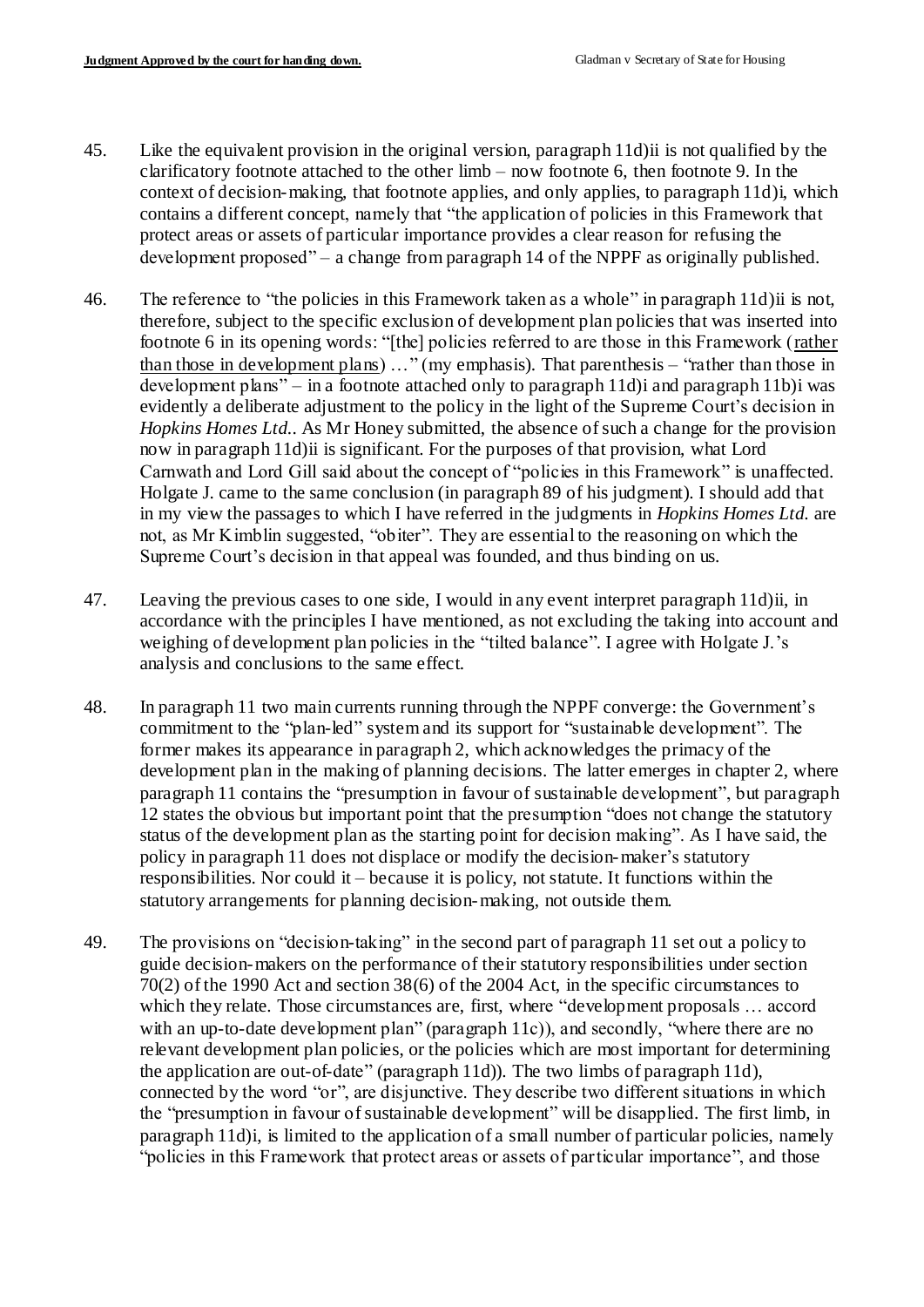policies are individually identified in footnote 6. The second limb, in paragraph 11d)ii goes much wider. It replicates the equivalent provision in the original version of the NPPF. It provides for an assessment against "the policies in this Framework taken as a whole", which are not the subject of a footnote.

- 50. The technique with which footnotes are used in paragraph 11 is, I think, significant. The footnotes are applied directly to the provisions to which they relate. Footnote 6, which deliberately excludes policies "in development plans", has been applied to paragraph 11d)i, but not to paragraph 11d)ii. It has also been applied to paragraph 11b)i, but not to paragraph 11b)ii – which is in exactly the same terms as paragraph 11d)ii. A reasonable inference here is that, in the light of the case law, the Government saw the need to introduce this qualification to paragraph 11d)i, but no need to do so for paragraph 11d)ii. Had it wanted to exclude development plan policy from the ambit of paragraph 11d)ii, it could easily have done that. But it did not.
- 51. As Mr Honey submitted, it is neither a misinterpretation nor misapplication of paragraph 11d)ii, or taking into account an immaterial consideration, to have regard to development plan policies when dealing with the question posed by that provision. Nothing in its wording, or elsewhere in paragraph 11, ousts the development plan from the assessment required.
- 52. The lack of an express reference to the policies of the development plan in paragraph 11d)ii does not mean that such policies are therefore excluded. There is no justification for reading that exclusion into paragraph 11d)ii, and to do so despite the evidently deliberate decision not to insert words, or to attach a footnote, having that particular effect. The concept of the "adverse impacts" of a proposed development "significantly and demonstrably [outweighing]" its "benefits" does not naturally suggest that one must ignore "adverse impacts" and "benefits" to the strategy or individual policies of the development plan. And the concept of the positive and negative effects of the development being "assessed against the policies in this Framework" does not naturally suggest that such an assessment must necessarily be made without taking into account the relevant policies of the plan. This would be, in my opinion, a mistaken inference. There is no reason to suggest that because this provision refers to an assessment "against the policies in this Framework", it means to say – though it does not say – "against the policies in this Framework, and leaving aside the policies of the development plan". Paragraph 11d)ii does not spell out any such qualification, and is not to be read as if it does.
- 53. This understanding of the meaning and effect of paragraph 11d)ii sits well with the status and role of the NPPF in the making of decisions on applications for planning permission. The decision-making to which it relates, under the statutory scheme, involves the relevant policies of the development plan being taken into account, and a decision being made in accordance with the plan unless material considerations indicate otherwise. Restricting the scope of paragraph 11d)ii to shut out the relevant policies of the development plan, as if they were automatically alien to the assessment it requires, would seem incompatible with the status and role of the NPPF. Fortunately, there is no need to construe the words of paragraph 11d)ii as having that effect. And in my view it would be wrong to do so.
- 54. There are, as Mr Honey submitted, several other policies in the NPPF that reinforce this understanding of paragraph 11d)ii.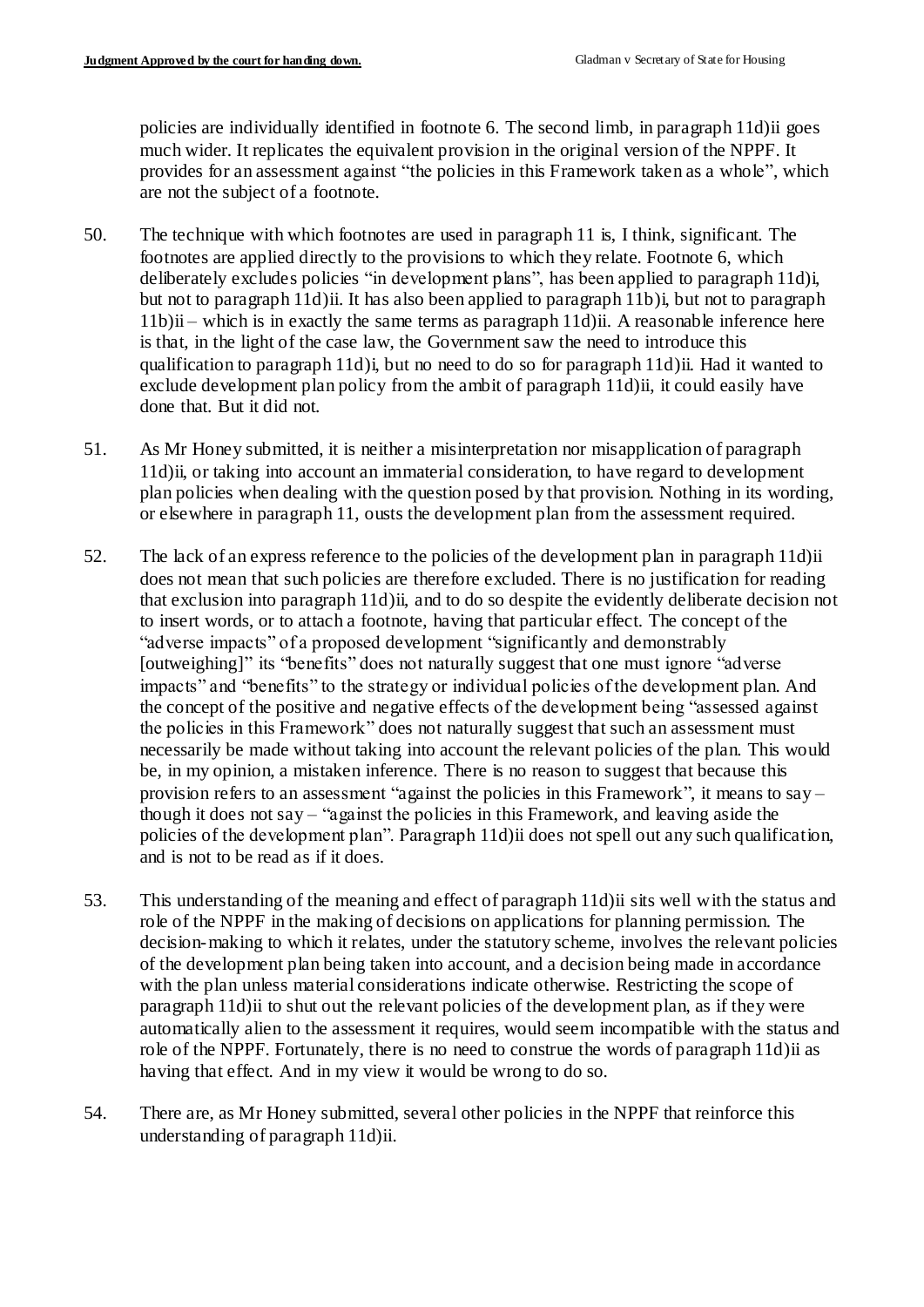- 55. Paragraph 14 of the NPPF makes plain the potential relevance of a proposal's conflict with a neighbourhood plan – which is part of the development plan – to the balancing exercise under paragraph 11d)ii. It refers explicitly to the "adverse impacts" of such development being approved as likely to "significantly and demonstrably outweigh the benefits" if all four of the specified considerations apply. The language here mirrors that in paragraph 11d)ii. It is clear in this policy that a conflict with a neighbourhood plan can be relevant to the paragraph 11d)ii balance, and will carry weight in it as an "adverse impact" – which, in the circumstances referred to, is "likely" to be powerful enough to tip the balance against approval. There is no suggestion that this is a unique or exceptional instance of conflict with the development plan being relevant to the exercise required under paragraph 11d)ii.
- 56. Paragraph 15, which opens chapter 3, "Plan-making", emphasises the Government's adherence to the "plan-led" system. The policy in paragraph 15, that "the planning system should be genuinely plan-led", underpins the whole of the NPPF. As Mr Honey argued, the question of whether granting planning permission for a proposed development is consistent with this fundamental policy of the NPPF may be judged by the proposal's compliance or lack of compliance with the relevant policies of the development plan. If the proposal is plainly in conflict with policies in the plan, granting planning permission for it might be seen as undermining the credibility of the plan, inimical to the "plan-led" system itself, and contrary therefore to a basic policy of the NPPF. This might be an "adverse [impact]" within paragraph 11d)ii. But as Mr Honey submitted, this could only be determined if the relevant policies of the development plan were taken into account in the paragraph 11d)ii assessment.
- 57. We were taken by Mr Honey to a number of specific policies in the NPPF, dealing with a wide range of topics, in each of which there is reference to the role and content of development plans and their policies. They included, in chapter 9, "Promoting sustainable transport", paragraph 103, which says "[the] planning system should actively manage patterns of growth" to support the identified objectives, and paragraph 104, which says what "[planning] policies" should do; in chapter 12, "Achieving well-designed places", paragraph 130, which says that "… where the design of a development accords with clear expectations in plan policies, design should not be used by the decision-maker as a valid reason to object to development"; in chapter 14, "Meeting the challenge of climate change, flooding and coastal change", including paragraph 167, which says that plans "should identify as a Coastal Change Management Area any area likely to be affected by physical changes to the coast"; in chapter 15, "Conserving and enhancing the natural environment", paragraphs 170 and 174, which indicate, respectively, the measures by which "[planning] policies ... should contribute to and enhance the natural and local environment", and the measures by which "plans" should "protect and enhance biodiversity and geodiversity", including the identification of "local wildlife-rich habitats and wider ecological networks"; in chapter 16, "Conserving and enhancing the historic environment", paragraph 197, which describes the approach to proposals affecting the significance of non-designated heritage assets, such as buildings locally listed in a development plan; in chapter 17, "Facilitating the sustainable use of minerals", paragraph 204, which sets out steps for "[planning] policies" to take, including the designation of "Mineral Safeguarding Areas".
- 58. These are only examples. There are others. As Mr Kimblin said, some of the policies referred to by Mr Honey relate to "areas or assets of particular importance", which fall therefore within the scope of paragraph 11d) i and footnote 6. However, as Holgate J. recognised (in paragraphs 78 and 79 of his judgment), when one reads the NPPF "as a whole" – as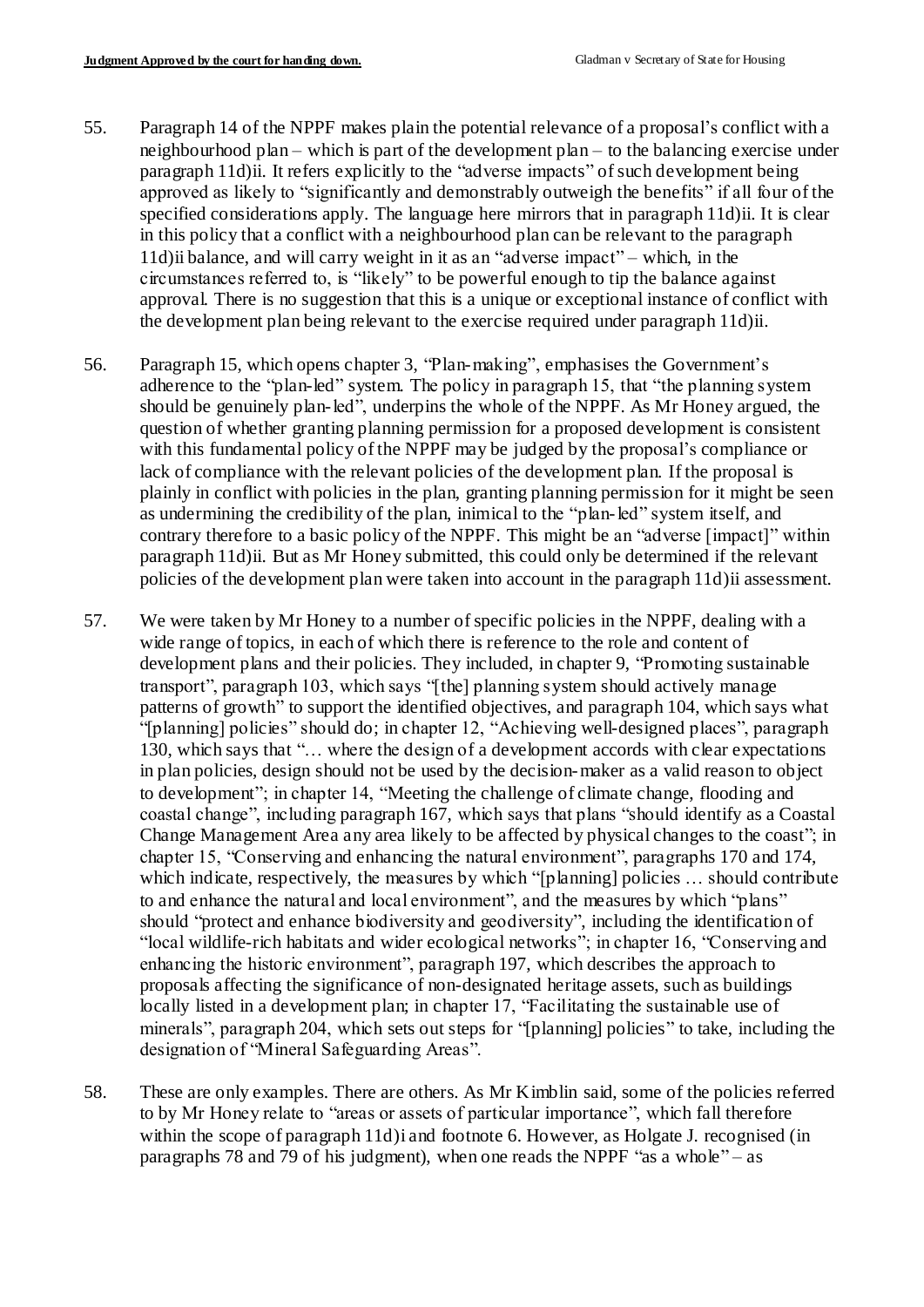paragraph 11d)ii requires – one sees a variety of policies interacting with or depending upon the policies of the development plan, or requiring the plan to set a pattern of development or establish a locational strategy in a particular way, or to make allocations or designations of one kind or another, or set in place policies of protection or promotion, consistent with the Government's own priorities.

- 59. Thus the policies of the development plan will often inform the balancing exercise required under paragraph 11d)ii. Holgate J. came to this conclusion (in paragraph 102 of his judgment), and in my view he was right. In many cases it will facilitate the assessment of "adverse impacts" and "benefits" to consider not only the relevant policies of the NPPF but also the corresponding policies of the development plan. Sometimes the proposal's compliance with a policy of the NPPF will best be gauged by considering whether it complies with a relevant policy of the plan. Some "adverse impacts" or "benefits" may only be capable of proper evaluation if policies of the plan are considered. And there will be cases in which the weight given to the proposal's conflict with a policy of the NPPF will be the greater if it is also embodied in a policy of the development plan, or less if it is not. Mr Honey gave the example of a "valued [landscape]" given general protection under the policy in paragraph 170a) of the NPPF, but also specifically protected for its local importance by an adopted local plan.
- 60. It is clear, therefore, that a complete assessment under paragraph 11d)ii, in which "adverse impacts" and "benefits" are fully weighed and considered, may well be better achieved if relevant policies of the development plan are taken into account. This is not a substitute for discharging the decision-maker's duties under section 70(2) of the 1990 Act and section 38(6) of the 2004 Act. It is integral to that process.
- 61. I would therefore reject an interpretation of paragraph 11d)ii that renders the policies of the development plan irrelevant as a matter of law from the assessment required under that provision. What emerges on the true interpretation of paragraph 11d)ii, read in the broad context of the NPPF's commitment to the "plan-led" system and its support for "sustainable development", and in the immediate context of paragraph 11 itself, is that it requires of the decision-maker an assessment of the kind described, in which relevant policies of the development plan may be taken into account. Whether and how policies of the plan are taken into account in the application of the policy comprising paragraph 11d)ii will be a matter for the decision-maker's planning judgment, in the circumstances of the case in hand. This accords with the Supreme Court's understanding of paragraph 14 in the original version of the NPPF, in *Hopkins Homes Ltd.*, this court's in *East Staffordshire Borough Council* and *Hallam Land Management Ltd.*, and that to be seen in the first instance decisions in *Crane* and *Woodcock Holdings Ltd.*

## *Must the "tilted balance" and the duty in section 38(6) be performed separately?*

62. Mr Kimblin also argued that the performance of the duty under section 38(6) and the application of the "presumption in favour of sustainable development" must be undertaken as separate and sequential stages of decision-making, in which the "tilted balance" under paragraph 11d)ii of the NPPF is carried out as a self-contained exercise.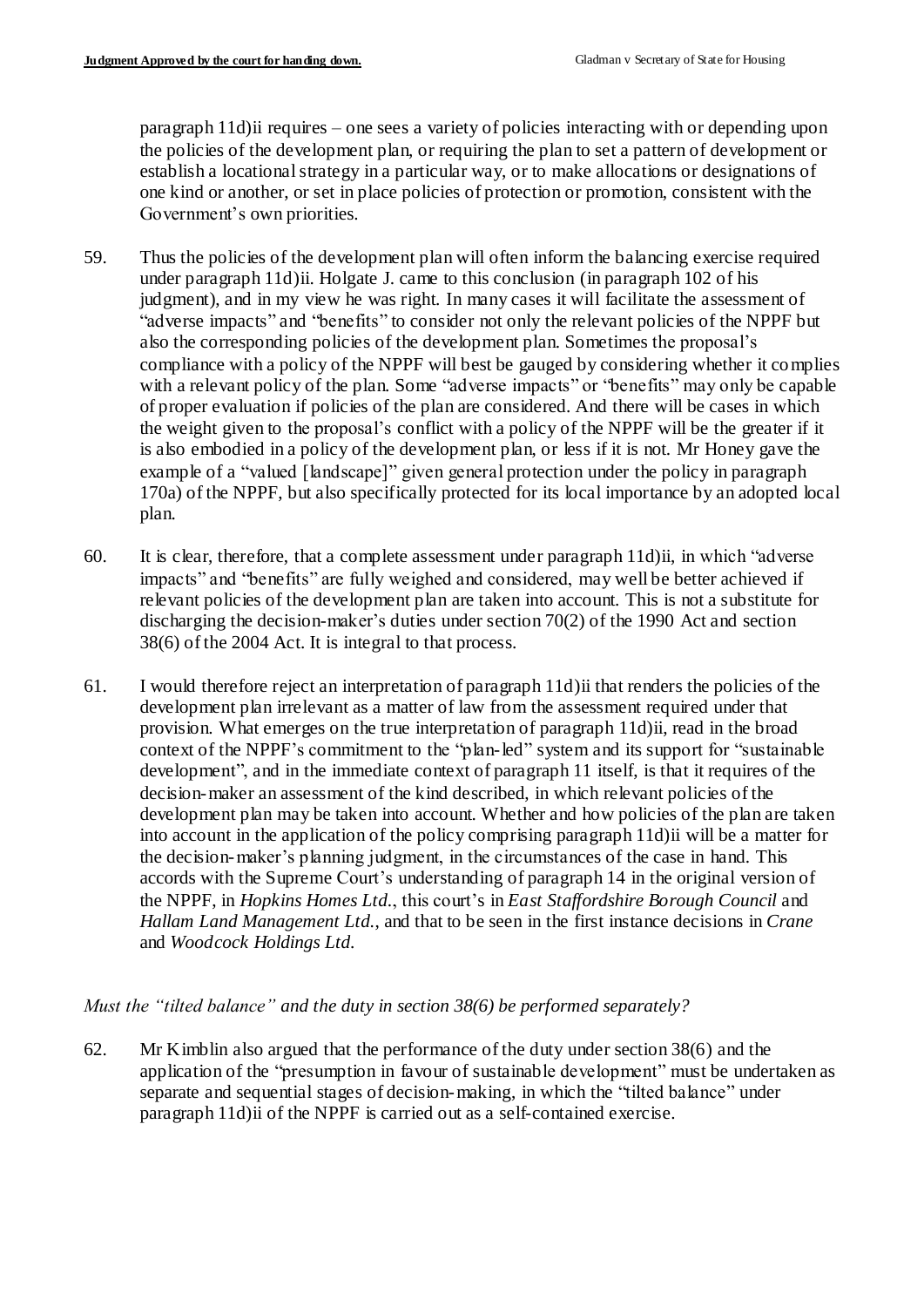- 63. Holgate J. rejected this argument (in paragraphs 107 and 108 of his judgment). I also reject it. No support for it is to be found in statute or in authority. Indeed, it seems contrary to authority.
- 64. In his speech in *City of Edinburgh Council* (at p.1459H to p.1460D), Lord Clyde considered a similar argument. He said this:

"Counsel for the Secretary of State suggested … that in the practical application of [a provision in equivalent terms to that now to be found in section 38(6) of the 2004 Act] two distinct stages should be identified. In the first the decision-maker should decide whether the development plan should or should not be accorded its statutory priority; and in the second, if he decides that it should not be given that priority it should be put aside and attention concentrated upon the material factors which remain for consideration. But in my view it is undesirable to devise any universal prescription for the method to be adopted by the decision-maker, provided always of course that he does not act outwith his powers. Different cases will invite different methods in the detail of the approach to be taken and it should be left to the good sense of the decision-maker, acting within his powers, to decide how to go about the task before him in the particular circumstances of each case. In the particular circumstances of the present case the ground on which the reporter decided to make an exception to the development plan was the existence of more recent policy statements which he considered had overtaken the policy in the plan. In such a case as that it may well be appropriate to adopt the two-stage approach suggested by counsel. But even there that should not be taken to be the only proper course. In many cases it would be perfectly proper for the decision-maker to assemble all the relevant material including the provisions of the development plan and proceed at once to the process of assessment, paying of course all due regard to the priority of the latter, but reaching his decision after a general study of all the material before him. The precise procedure followed by any decision-maker is so much a matter of personal preference or inclination in light of the nature and detail of the particular case that neither universal prescription nor even general guidance are useful or appropriate."

- 65. That reasoning has not been doubted in any subsequent decision of the House of Lords or of the Supreme Court. It recognises the realism, in many cases, of a holistic approach to the performance of the duty in section 38(6). There is no prescribed method to adopt. So long as the statutory duty is complied with, the decision-maker can go about the task in a way that seems suitable in the particular circumstances of the case. To split the performance of the duty, in every case, into two distinct stages or steps would be unduly inflexible (see *East Staffordshire Borough Council*, at paragraph 50). If, in substance, it can be properly discharged in a single, comprehensive exercise – rather than in two stages starting with the question of whether a decision to approve the proposal would be "in accordance with the development plan" and then going on to consider whether "material considerations indicate otherwise" – that will not be unlawful (see *Secretary of State for Communities and Local Government v BDW Trading Ltd.* [2016] EWCA Civ 493, at paragraph 21).
- 66. In my view, therefore, there is nothing to prevent an approach in which the application of the "tilted balance" under paragraph 11d)ii is incorporated into the decision-making under section 70(2) of the 1990 Act and section 38(6) of the 2004 Act in one all-encompassing stage. The decision-maker is not obliged to combine in a single exercise the paragraph 11d)ii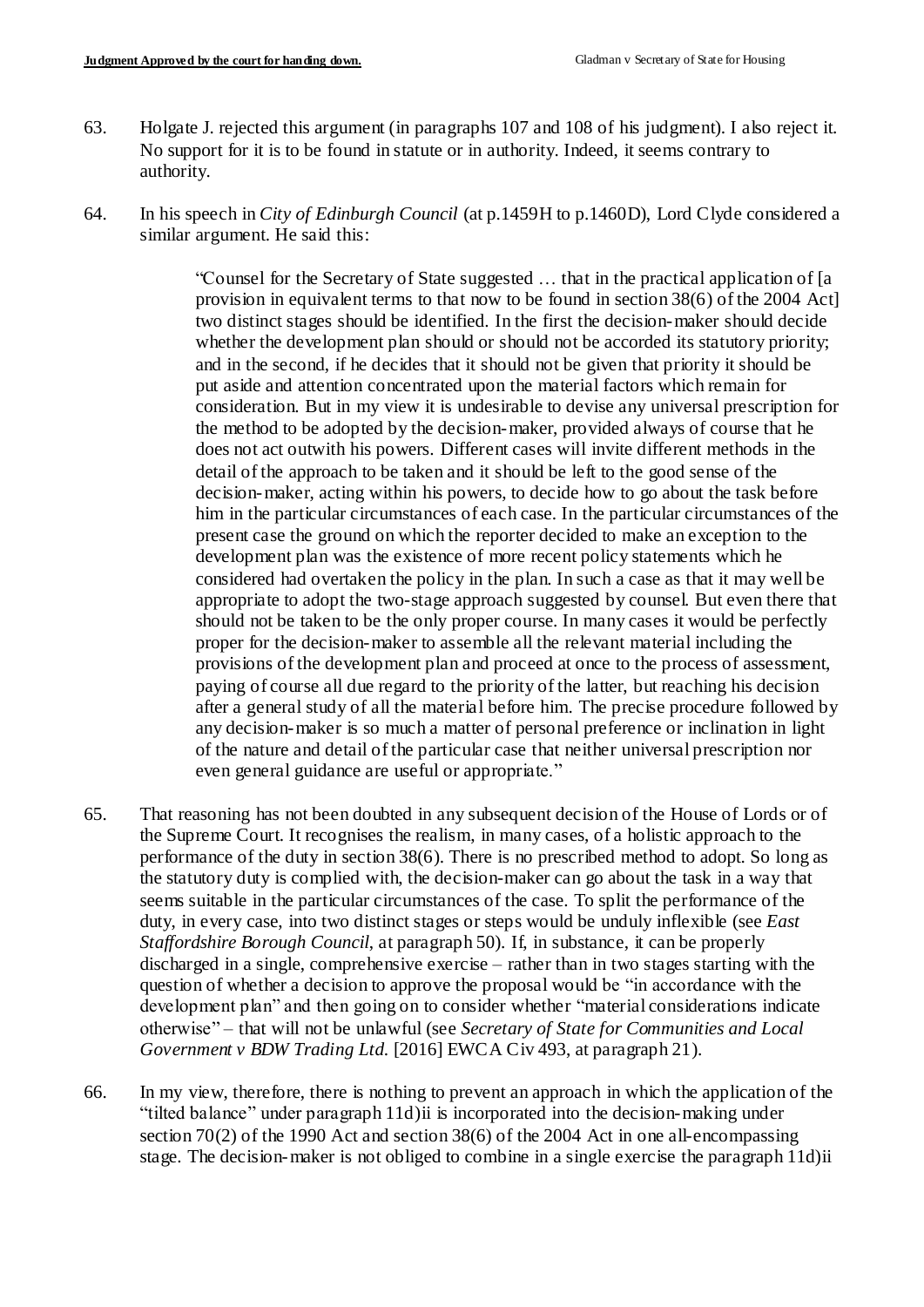assessment with the assessment required to discharge the duty in section 38(6). In principle, however, he lawfully may.

67. If this is how it is done, the maker of the decision must keep in mind the statutory primacy of the development plan and the statutory requirement to have regard to other material considerations, including the policies of the NPPF and specifically the policy for the "tilted balance" under paragraph 11d)ii, and must make the decision, as section 38(6) requires, in accordance with the development plan unless material considerations indicate otherwise. It will not then be necessary to consider twice, in separate steps, matters that arise both under the relevant policies of the development plan and under the policies of the NPPF. The realistic approach in such a case is likely to be to take into account the development plan policies of relevance to the paragraph 11d)ii assessment within that assessment, rather than outside it. As Holgate J. held (in paragraph 110 of his judgment), the mischief of "doublecounting" can thus be avoided. And the integrity of the section 38(6) assessment can be assured. This is not to merge the two presumptions – the statutory presumption in favour of the development plan and the national policy "presumption in favour of sustainable development". It is to acknowledge the existence and status of both presumptions, but also to recognise that they can be lawfully applied together.

### *Paragraph 213*

68. It follows from the analysis on the two main issues that, as Holgate J. concluded (in paragraph 117 of his judgment), the policy in paragraph 213 of the NPPF may properly be taken into account in the balancing exercise under paragraph 11d)ii, and is not, in principle, of relevance only to the weighting of development plan policies under section 38(6) (see the recent decision of this court in *Peel Investments (North) Ltd. v Secretary of State for Housing, Communities and Local Government* [2020] EWCA Civ 1175, at paragraph 66). Neither the wording of the policy in paragraph 11d)ii nor that of the policy in paragraph 213 itself lends any support to the contention that the latter is excluded from the operation of the "tilted balance" under paragraph 11d)ii.

### *Did either of the inspectors err in law?*

69. I conclude, therefore, that neither of these two challenges has merit. Neither inspector erred in law. Each proceeded lawfully to a decision on the section 78 appeal, in accordance with the requirements of statute, and without lapsing into a misinterpretation of the policy in paragraph 11 of the NPPF or an unlawful application of that policy. In both cases, therefore, Holgate J. was in my view right to uphold the inspector's decision.

### *Conclusion*

70. For the reasons I have given, I would dismiss these applications for planning statutory review.